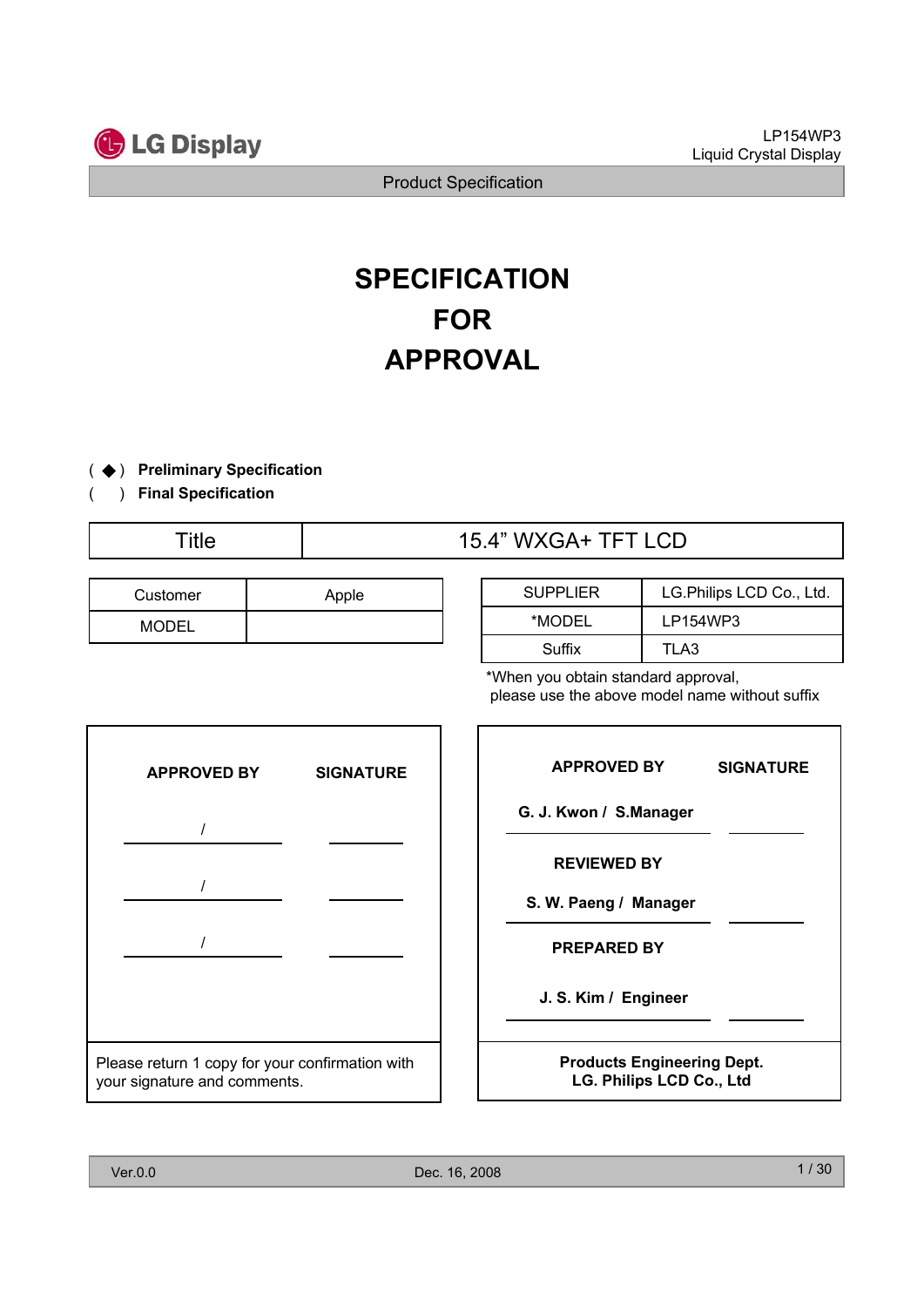

# **Contents**

| <b>No</b> | <b>ITEM</b>                                               | Page           |
|-----------|-----------------------------------------------------------|----------------|
|           | <b>COVER</b>                                              | 1              |
|           | <b>CONTENTS</b>                                           | $\overline{2}$ |
|           | <b>RECORD OF REVISIONS</b>                                | 3              |
| 1         | <b>GENERAL DESCRIPTION</b>                                | 4              |
| 2         | ABSOLUTE MAXIMUM RATINGS                                  | 5              |
| 3         | ELECTRICAL SPECIFICATIONS                                 |                |
| $3 - 1$   | ELECTRICAL CHARACTREISTICS                                | 6              |
| $3 - 2$   | <b>INTERFACE CONNECTIONS</b><br>.                         | 7              |
| $3 - 3$   | LVDS SIGNAL TIMING SPECIFICATIONS                         | 9              |
| $3 - 4$   | SIGNAL TIMING SPECIFICATIONS                              | 11             |
| $3-5$     | SIGNAL TIMING WAVEFORMS                                   | 11             |
| $3-6$     | <b>COLOR INPUT DATA REFERNECE</b>                         | 12             |
| $3 - 7$   | <b>POWER SEQUENCE</b><br>.                                | 13             |
| 4         | OPTICAL SFECIFICATIONS                                    | 14             |
| 5         | <b>MECHANICAL CHARACTERISTICS</b>                         | 19             |
| 6         | <b>RELIABLITY</b>                                         | 23             |
| 7         | <b>INTERNATIONAL STANDARDS</b>                            |                |
| $7 - 1$   | <b>SAFETY</b>                                             | 24             |
| $7-2$     | EMC                                                       | 24             |
| 8         | <b>PACKING</b>                                            |                |
| 8-1       | <b>DESIGNATION OF LOT MARK</b>                            | 25             |
| $8 - 2$   | <b>PACKING FORM</b>                                       | 25             |
| 9         | <b>PRECAUTIONS</b>                                        | 26             |
| A         | APPENDIX A. Enhanced Extended Display Identification Data | 28             |
|           |                                                           |                |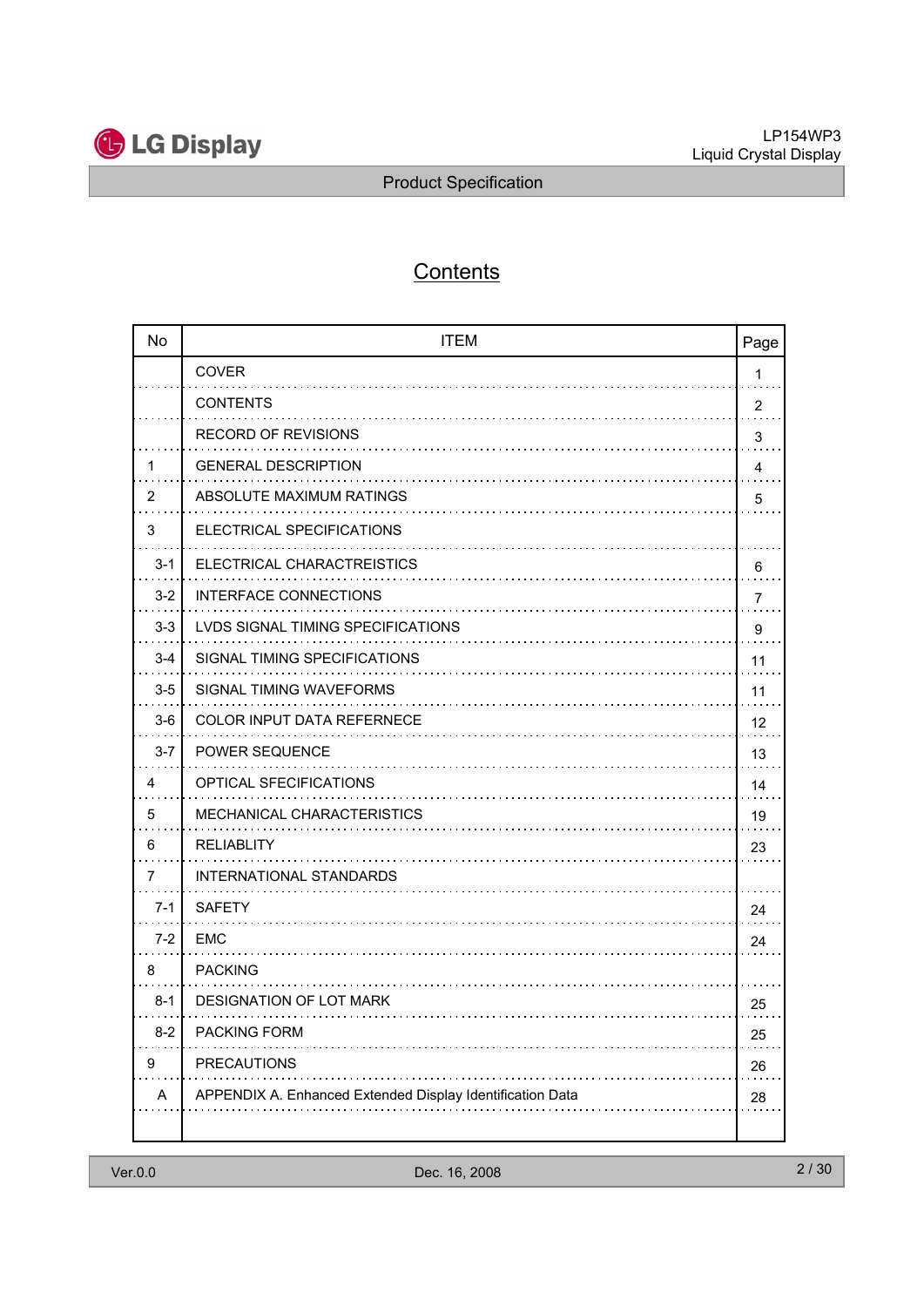

# **RECORD OF REVISIONS**

|         | Revision No Revision Date | Page | Description | EDID<br>ver |
|---------|---------------------------|------|-------------|-------------|
| $0.0\,$ | Dec.16.2008               |      |             | $1.0\,$     |
|         |                           |      |             |             |
|         |                           |      |             |             |
|         |                           |      |             |             |
|         |                           |      |             |             |
|         |                           |      |             |             |
|         |                           |      |             |             |
|         |                           |      |             |             |
|         |                           |      |             |             |
|         |                           |      |             |             |
|         |                           |      |             |             |
|         |                           |      |             |             |
|         |                           |      |             |             |
|         |                           |      |             |             |
|         |                           |      |             |             |
|         |                           |      |             |             |
|         |                           |      |             |             |
|         |                           |      |             |             |
|         |                           |      |             |             |
|         |                           |      |             |             |
|         |                           |      |             |             |
|         |                           |      |             |             |
|         |                           |      |             |             |
|         |                           |      |             |             |
|         |                           |      |             |             |
|         |                           |      |             |             |
|         |                           |      |             |             |
|         |                           |      |             |             |
|         |                           |      |             |             |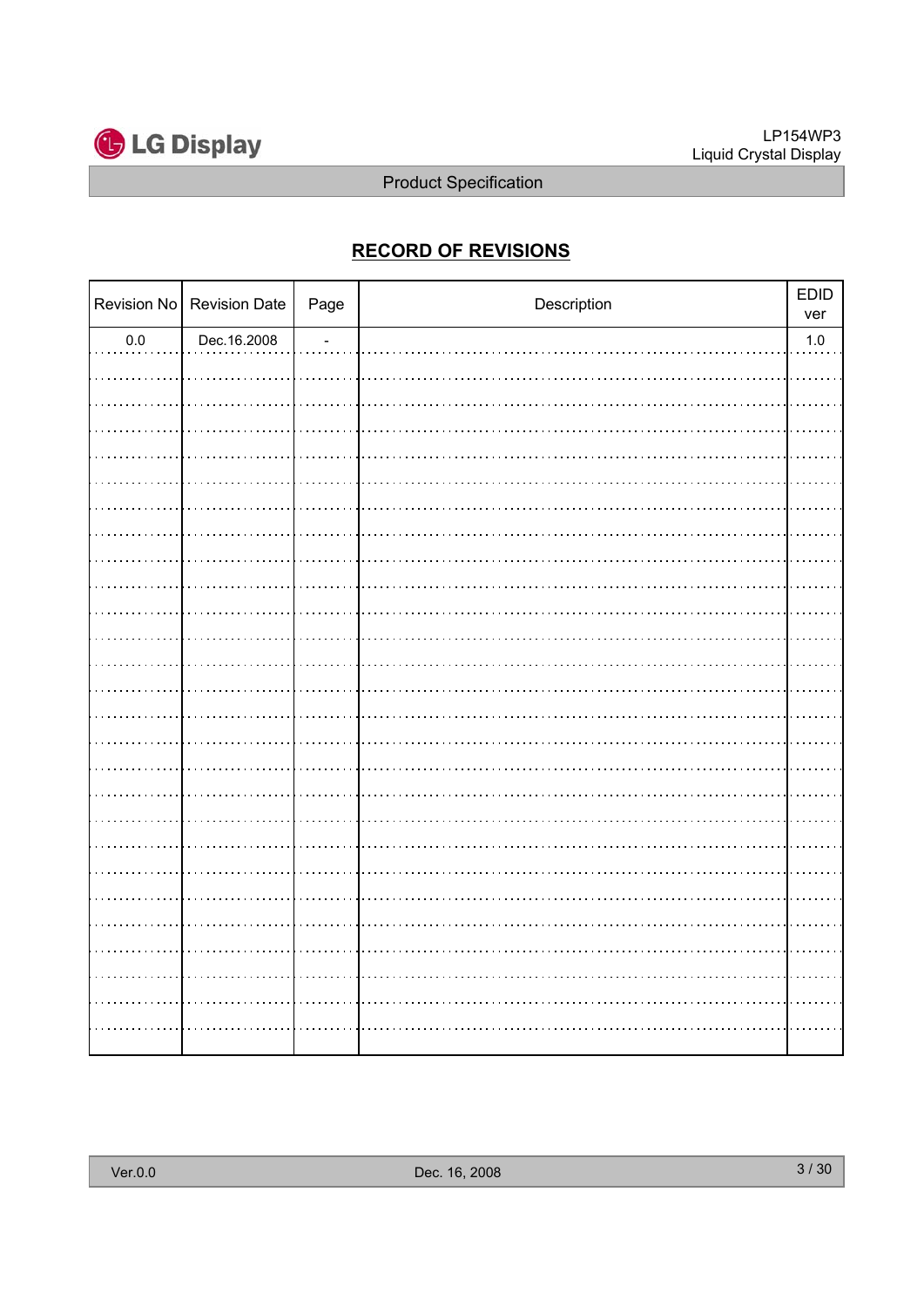

# **1. General Description**

The LP154WP3 is a Color Active Matrix Liquid Crystal Display with an integral LED backlight system. The matrix employs a-Si Thin Film Transistor as the active element. It is a transmissive type display operating in the normally white mode. This TFT-LCD has 15.4 inches diagonally measured active display area with WXGA+ resolution(1440 horizontal by 900 vertical pixel array). Each pixel is divided into Red, Green and Blue sub-pixels or dots which are arranged in vertical stripes. Gray scale or the brightness of the sub-pixel color is determined with a 6-bit gray scale signal for each dot, thus, presenting a palette of more than 262,144 colors.

The LP154WP3 has been designed to apply the interface method that enables low power, high speed, low EMI.

The LP154WP3 is intended to support applications where thin thickness, low power are critical factors and graphic displays are important. In combination with the vertical arrangement of the sub-pixels, the LP154WP3 characteristics provide an excellent flat display for office automation products such as Notebook PC.



#### **General Features**

| Active Screen Size            | 15.4 inches diagonal                                                        |
|-------------------------------|-----------------------------------------------------------------------------|
| Outline Dimension             | $342.85(H) \times 220.84(V) \times 4.03(D, Max.)$ mm                        |
| Pixel Pitch                   | 0.2301 mm $\times$ 0.2301 mm                                                |
| Pixel Format                  | 1440 horiz. by 900 vert. Pixels RGB strip arrangement                       |
| Color Depth                   | 6-bit. 262,144 colors                                                       |
| Luminance, White              | 330 cd/m <sup>2</sup> (Typ., @I <sub>LED</sub> =18mA), 160 points Average   |
| <b>Power Consumption</b>      | Total 4.56 Watt @ LCM circuit 1.1 Watt (Typ. Mosaic pattern), B/L 3.46 Watt |
| Weight                        | 450g (Max.)                                                                 |
| <b>Display Operating Mode</b> | Transmissive mode, normally white                                           |
| Surface Treatment             | Hard coating (glare) & Anti-Reflection treatment of the Front polarizer     |

| Ver.0.0 |  |  |
|---------|--|--|
|         |  |  |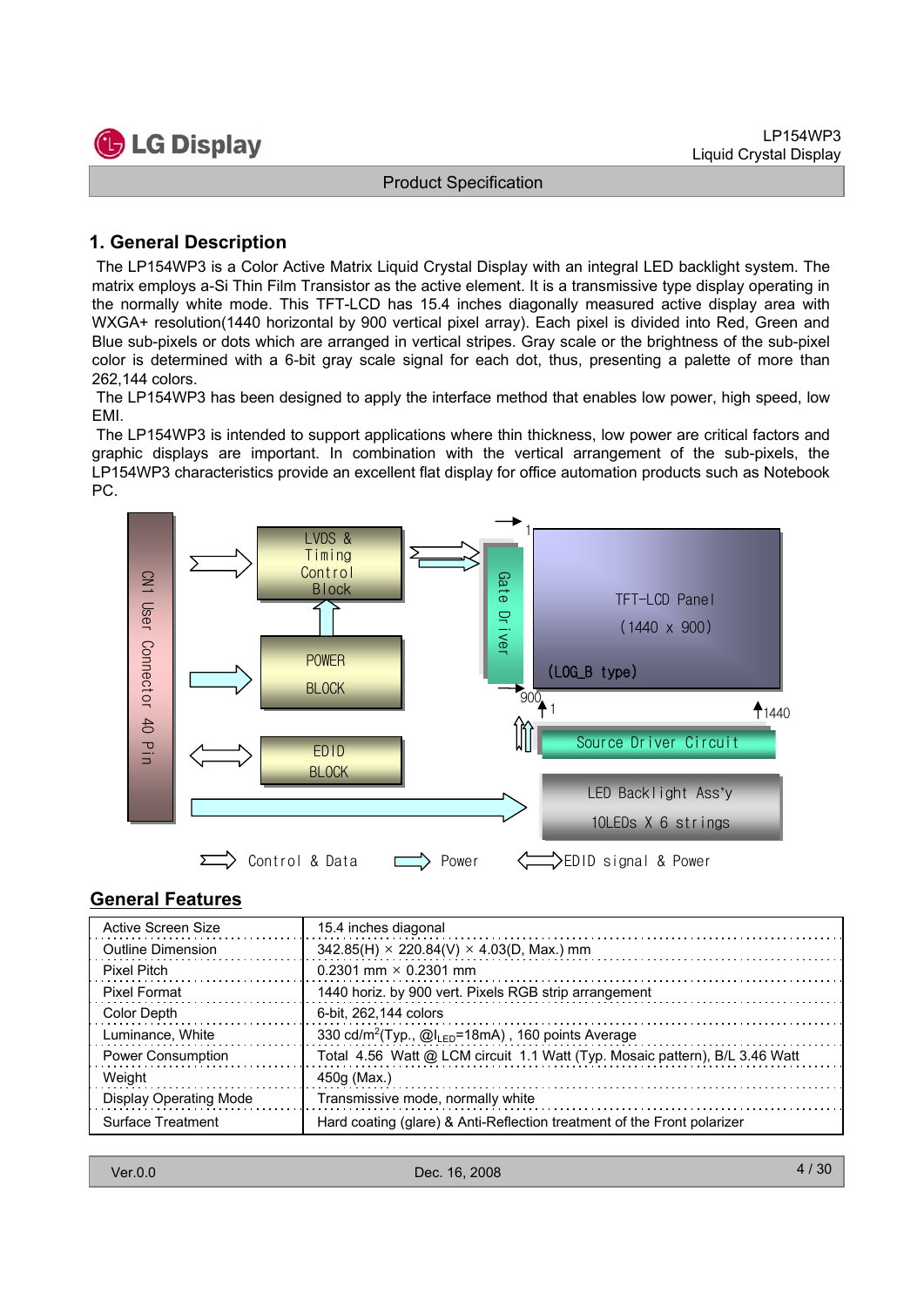

# **2. Absolute Maximum Ratings**

The following are maximum values which, if exceeded, may cause faulty operation or damage to the unit.

| Parameter                         | Symbol      | Values |     | Units      | <b>Notes</b>            |  |
|-----------------------------------|-------------|--------|-----|------------|-------------------------|--|
|                                   |             | Min    | Max |            |                         |  |
| Power Input Voltage               | VCC.        | $-0.3$ | 4.0 | <b>Vdc</b> | at $25 \pm 5^{\circ}$ C |  |
| <b>Operating Temperature</b>      | Тор         |        | 50  | ∘∩         |                         |  |
| Storage Temperature               | <b>HST</b>  | $-20$  | 60  | ∘∩         |                         |  |
| <b>Operating Ambient Humidity</b> | <b>HOP</b>  | 10     | 90  | %RH        |                         |  |
| Storage Humidity                  | <b>H</b> ST | 10     | 90  | %RH        |                         |  |

#### **Table 1. ABSOLUTE MAXIMUM RATINGS**

Note : 1. Temperature and relative humidity range are shown in the figure below. Wet bulb temperature should be  $39^{\circ}$ C Max, and no condensation of water.



**Dry Bulb Temperature []**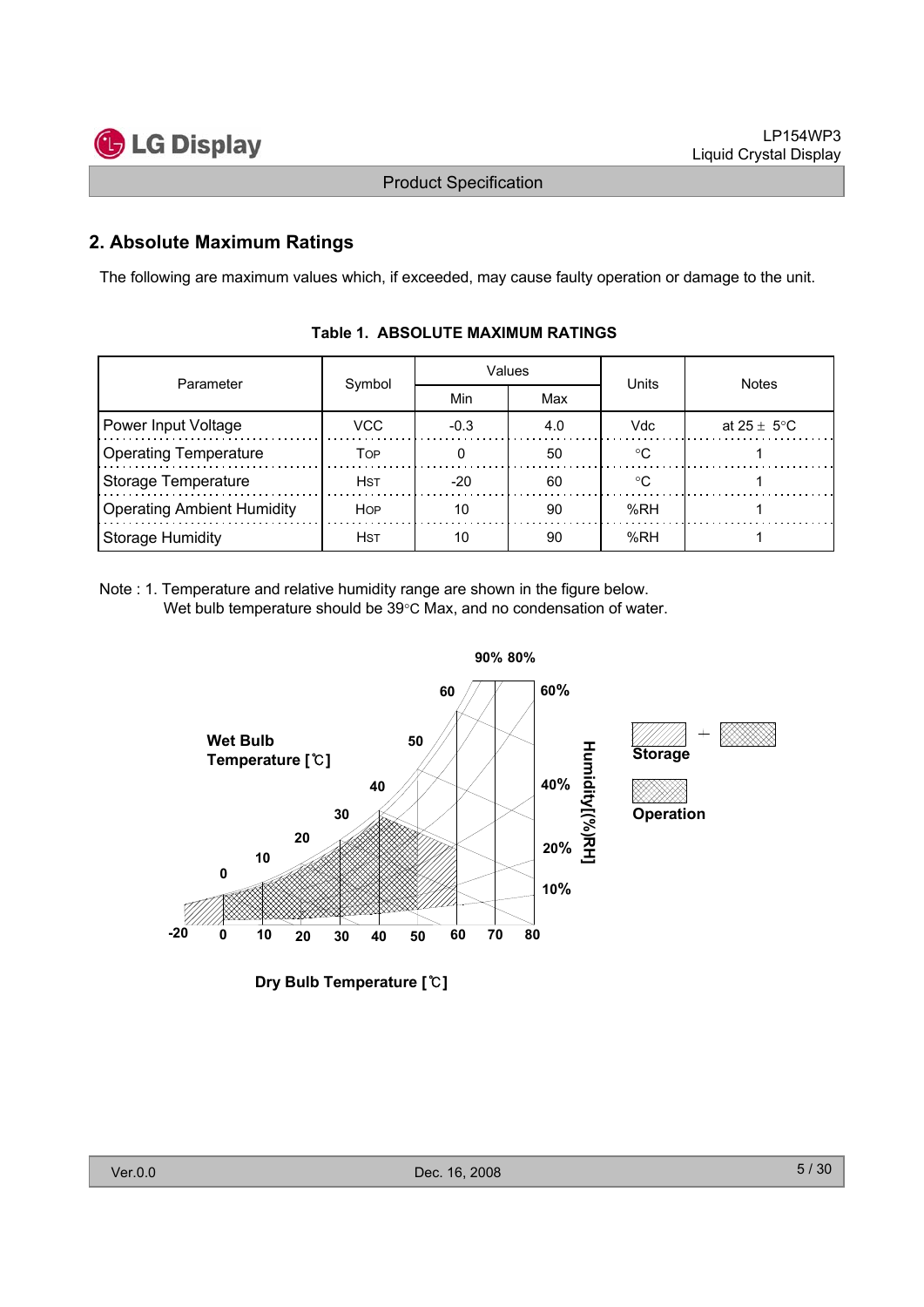

# **3. Electrical Specifications**

# **3-1. Electrical Characteristics**

The LP154WP3 requires two power inputs. One is employed to power the LCD electronics and to drive the TFT array and liquid crystal. The second input which powers the LED BL.

| Parameter                    | Symbol       |               | <b>Min</b> | Typ  | Max  | Unit       | <b>Notes</b> |
|------------------------------|--------------|---------------|------------|------|------|------------|--------------|
| MODULE:                      |              |               |            |      |      |            |              |
| Power Supply Input Voltage   |              | VCC           | 3.0        | 3.3  | 3.6  | $V_{DC}$   |              |
| Power Supply Input Current   | $I_{\rm CC}$ | Mosaic        |            | 335  | 380  | mA         |              |
|                              |              |               |            |      |      |            |              |
|                              |              |               |            |      |      |            |              |
| Power Consumption            |              | Pc.           |            | 1.1  | 1.25 | Watt       |              |
| Differential Impedance       |              | Zm            | 90         | 100  | 110  | Ohm        | 2            |
| Inrush Current               |              | <b>I</b> RUSH |            |      | 1.5  | A          | 3            |
| LED Backlight:               |              |               |            |      |      |            |              |
| <b>Operating Voltage</b>     |              | $V_{LED}$     |            | 33   |      |            |              |
| Operating Current per string | $I_{LED}$    |               |            | 18   |      | mA         | 4            |
| <b>Power Consumption</b>     | $P_{BL}$     |               |            | 3.56 |      | Watt       | 5            |
| Life Time                    |              |               | 10.000     |      |      | <b>Hrs</b> | 6            |

#### Note)

1. The specified current and power consumption are under the Vcc =  $3.3V$ ,  $25^\circ$ C, fv = 60Hz condition whereas Mosaic pattern is displayed and fv is the frame frequency.



- 2. This impedance value is needed to proper display and measured form LVDS Tx to the mating connector.
- 3. The inrush current is measured under a maximum or minimum Vcc in black pattern.
- 4. The typical operating current is for the typical surface luminance  $(L_{WH})$  in optical characteristics.  $I_{LED}$  is the current of each LEDs' string, LED backlight has 6 strings on it.
- 5. The LED power consumption shown above does not include power of external LED driver circuit for typical current condition.
- 6. The life time is determined as the time at which brightness of LED is 50% compare to that of initial value at the typical LED current.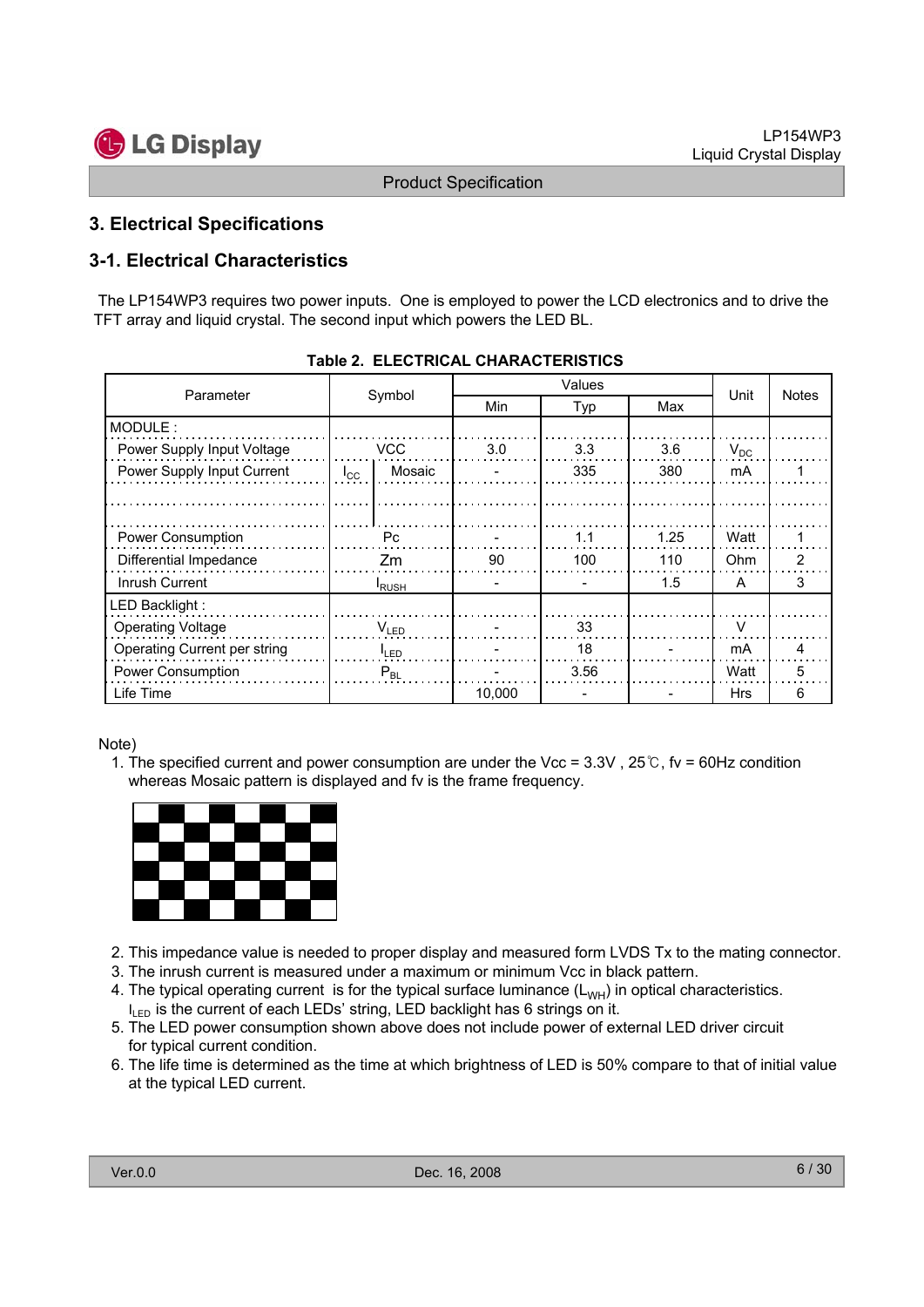

#### **3-2. Interface Connections**

This LCD employs two interface connections, a 40 pin connector is used for the module electronics interface and the other connector is used for the integral backlight system. The electronics interface connector is a model 20474-040E-12 manufactured by I-PEX.

#### **Table 3. MODULE CONNECTOR PIN CONFIGURATION (CN1)**

| Pin             | Symbol            | Description                           | Notes                                        |
|-----------------|-------------------|---------------------------------------|----------------------------------------------|
| $\mathbf{1}$    | <b>GND</b>        | Ground                                | [LVDS Receiver]                              |
| 2               | <b>VCC</b>        | Power Supply, 3.3V Typ.               | Magna chip, D10D40T642L                      |
| 3               | VCC               | Power Supply, 3.3V Typ.               | [Connector]<br>20474-040E-12(I-PEX), 40pin   |
| 4               | V EEDID           | DDC 3.3V power                        |                                              |
| 5               | Vsync             | Vsync (GSP)                           | [Connector pin arrangement]<br>LCD rear view |
| 6               | Clk EEDID         | DDC Clock                             |                                              |
| 7               | <b>DATA EEDID</b> | <b>DDC</b> Data                       |                                              |
| 8               | RA1-              | Negative LVDS differential data input | 40                                           |
| 9               | $RA1+$            | Positive LVDS differential data input |                                              |
| 10              | <b>GND</b>        | Ground                                |                                              |
| 11              | RB1-              | Negative LVDS differential data input |                                              |
| 12              | RB1+              | Positive LVDS differential data input |                                              |
| 13              | <b>GND</b>        | Ground                                |                                              |
| 14              | $RC1-$            | Negative LVDS differential data input |                                              |
| 15              | $RC1+$            | Positive LVDS differential data input |                                              |
| 16              | <b>GND</b>        | Ground                                |                                              |
| 17              | RCLK1-            | Negative LVDS differential data input |                                              |
| 18              | $RCLK1+$          | Positive LVDS differential data input |                                              |
| $\cdot$ .<br>19 | GND               | Ground                                |                                              |
| 20              | RA2-              | Negative LVDS differential data input |                                              |
| 21              | RA2+              | Positive LVDS differential data input |                                              |
| 22              | <b>GND</b>        | Ground                                |                                              |
| 23              | RB <sub>2</sub> - | Negative LVDS differential data input |                                              |
| 24              | $RB2+$            | Positive LVDS differential data input |                                              |
| 25              | <b>GND</b>        | Ground                                |                                              |
| 26              | $RC2-$            | Negative LVDS differential data input |                                              |
| $\sim$<br>27    | $RC2+$            | Positive LVDS differential data input |                                              |
| 28              | <b>GND</b>        | Ground                                |                                              |
| 29              | RCLK2-            | Negative LVDS differential data input |                                              |
| 30              | RCLK2+            | Positive LVDS differential data input |                                              |
| 31              | Vdc1              | LED Cathode (Negative)                |                                              |
| 32              | Vdc2              | LED Cathode (Negative)                |                                              |
| 33              | Vdc3              | LED Cathode (Negative)                |                                              |
| 34              | Vdc4              | LED Cathode (Negative)                |                                              |
| $35\,$          | Vdc5              | LED Cathode (Negative)                |                                              |
| 36              | Vdc <sub>6</sub>  | LED Cathode (Negative)                |                                              |
| 37              | NС                | No Connection                         |                                              |
| $38\,$          | Vdc(123456)       | LED Anode (Positive)                  |                                              |
| 39              | Vdc(123456)       | LED Anode (Positive)                  |                                              |
| $40\,$          | Vdc(123456)       | LED Anode (Positive)                  |                                              |
|                 |                   |                                       |                                              |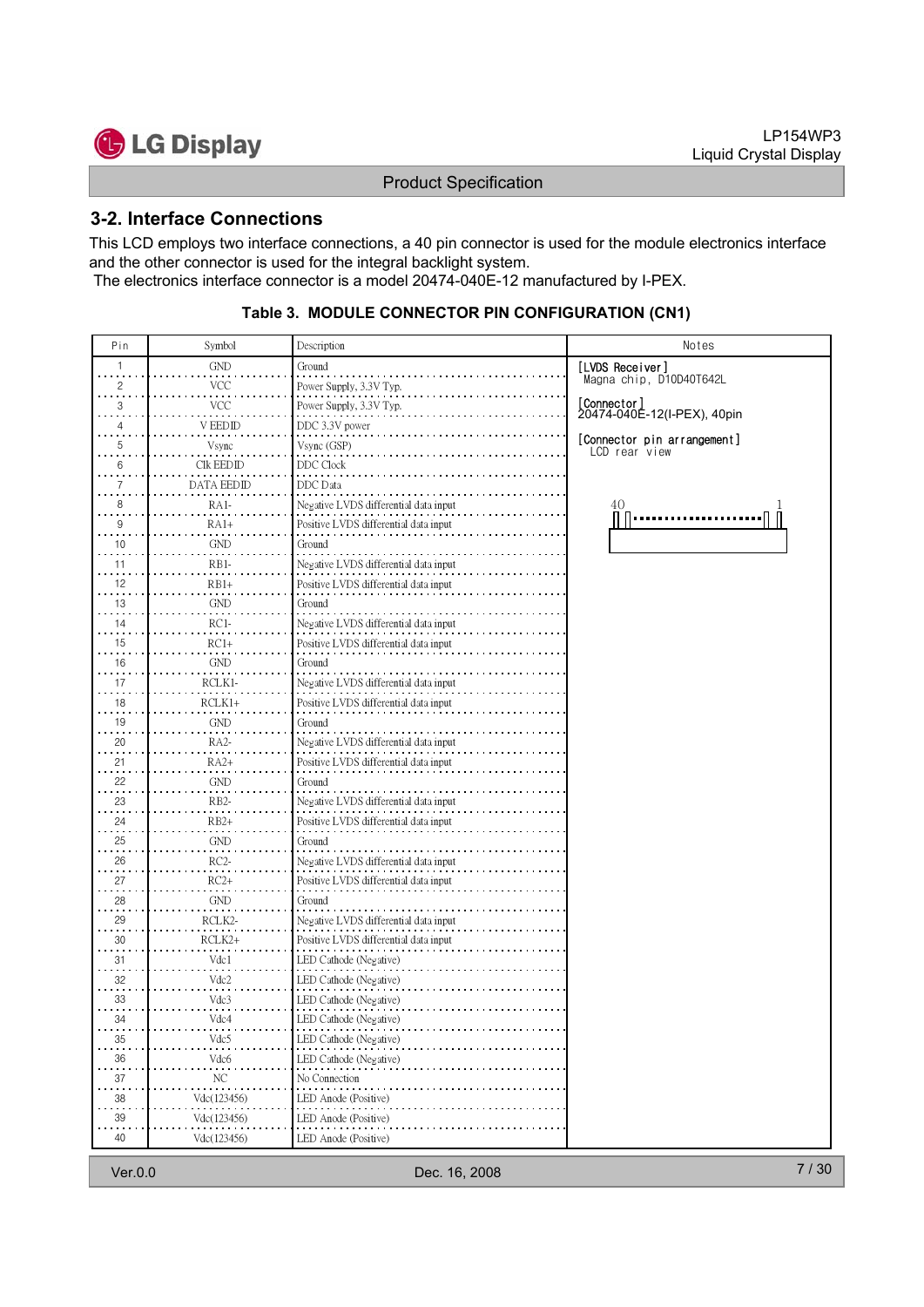

# **Table 4. BACKLIGHT CONNECTOR PIN CONFIGURATION (CN2)**

The LED backlight connector is a model TF12-9S-0.5H, manufactured by Hirose.

| Pin | Symbol           | Description            | <b>Notes</b> |
|-----|------------------|------------------------|--------------|
|     | Vdc(1,2,3,4,5,6) | LED Anode(Positive)    |              |
| 2   | Vdc(1,2,3,4,5,6) | LED Anode(Positive)    | .            |
| З   | NС               | No Connection          |              |
| 4   | Vdc1             | LED Cathode (Negative) |              |
| 5   | Vdc <sub>5</sub> | LED Cathode (Negative) |              |
| 6   | Vdc3             | LED Cathode (Negative) |              |
|     | Vdc4             | LED Cathode (Negative) |              |
| 8   | Vdc <sub>5</sub> | LED Cathode (Negative) |              |
| 9   | Vdc <sub>6</sub> | LED Cathode (Negative) |              |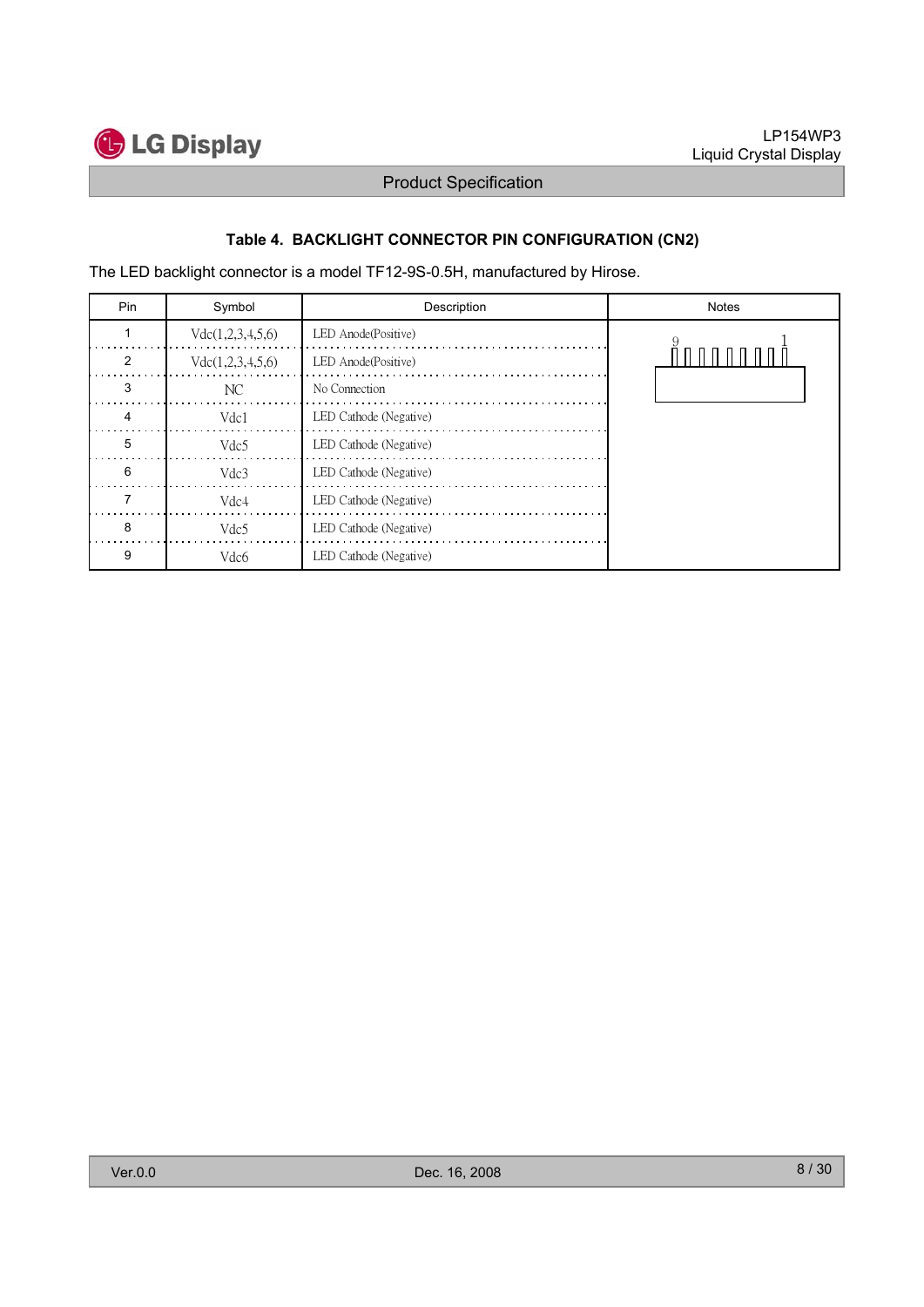

# **3-3. LVDS Signal Timing Specifications**

# **3-3-1. DC Specification**



| Description                      | Symb<br>οl      | Min                  | Max | Unit | <b>Notes</b>             |
|----------------------------------|-----------------|----------------------|-----|------|--------------------------|
| <b>LVDS Differential Voltage</b> | $ V_{ D} $      | 100                  | 600 | mV   | -                        |
| LVDS Common mode Voltage         | $V^{\text{CM}}$ | 0.6<br>$\rightarrow$ | 1.8 |      | $\overline{\phantom{0}}$ |
| LVDS Input Voltage Range         | v <sub>IN</sub> | ັ∨ ⊔∕ ວ<br>0.3       | 2.1 |      | $\overline{\phantom{0}}$ |

 $|V_{ID}|$ 

# **3-3-2. AC Specification**



| Description                                               | Symbol                         | Min    | <b>KNaY IDI Unit IVL</b> |                             | VDS <sub>Notes</sub> (LVDS-)            |
|-----------------------------------------------------------|--------------------------------|--------|--------------------------|-----------------------------|-----------------------------------------|
|                                                           | $t_{SKEW}$ $\alpha$            | 400 -  | $#V$ Cr<br>$+400$        | ps                          | <del>1DS+) + (LVD</del> S-)}/2<br>65MHz |
| LVDS Clock to Data Skew Margin                            | $\mathfrak{r}_{\mathsf{SKEW}}$ | $-600$ | $+600$                   | ps                          | 65MHz > Fclk $\geq$<br>25MHz            |
| LVDS Clock to Clock Skew Margin (Even<br>to Odd)          | <sup>L</sup> SKEW EO           | $-1/7$ | $+1/7$                   | $\mathsf{T}_{\mathsf{clk}}$ |                                         |
| Maximum deviation<br>of input clock frequency during SSC  | $F_{DEV}$                      |        | ± 3                      | $\%$                        |                                         |
| Maximum modulation frequency<br>of input clock during SSC | $F_{MOD}$                      |        | 200                      | <b>KHz</b>                  |                                         |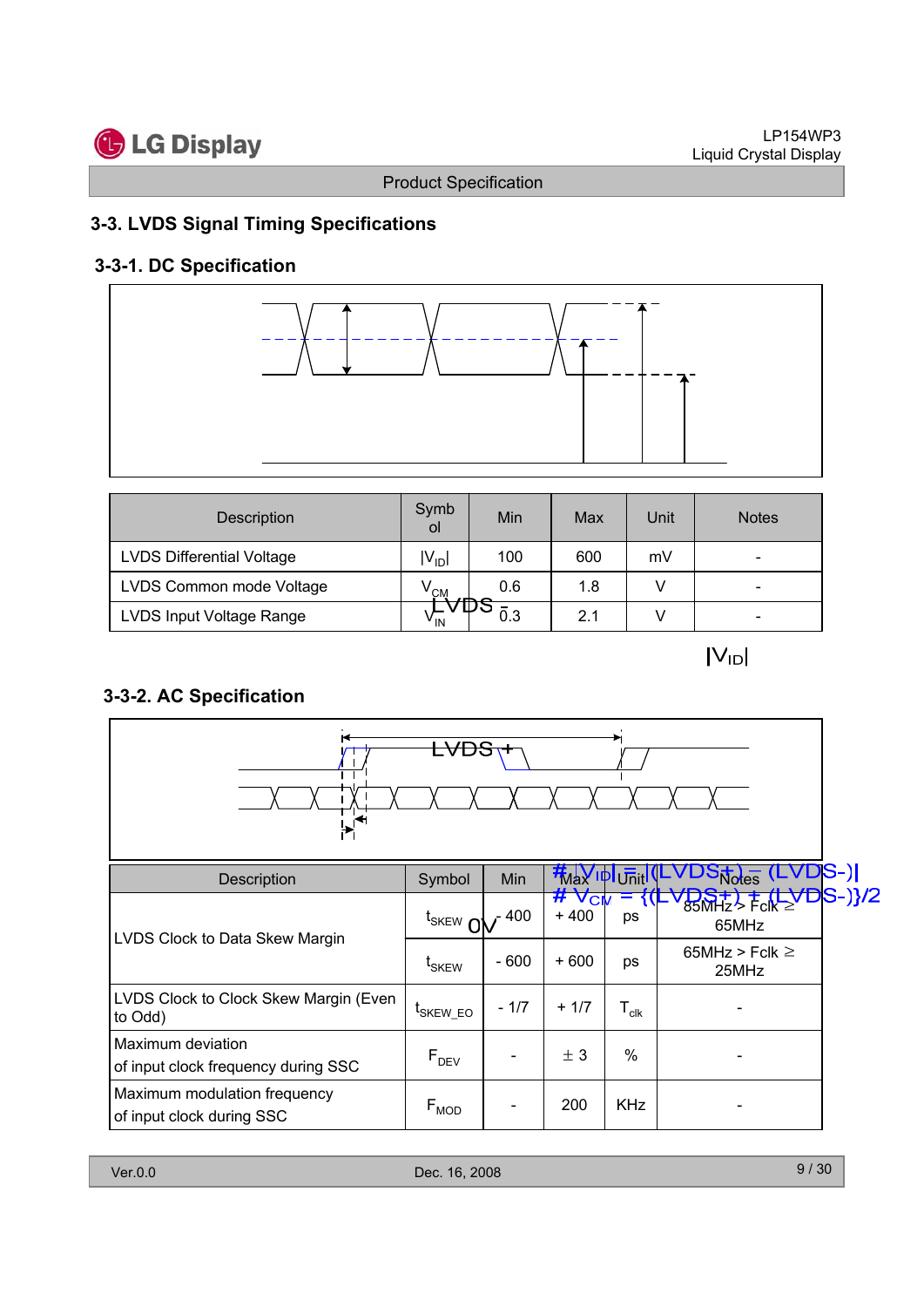

LP154WP3 Liquid Crystal Display

 $T_{\text{clk}}$ 



< Clock skew margin between channel >



# **3-3-3. Data Format**



< LVDS Data Format >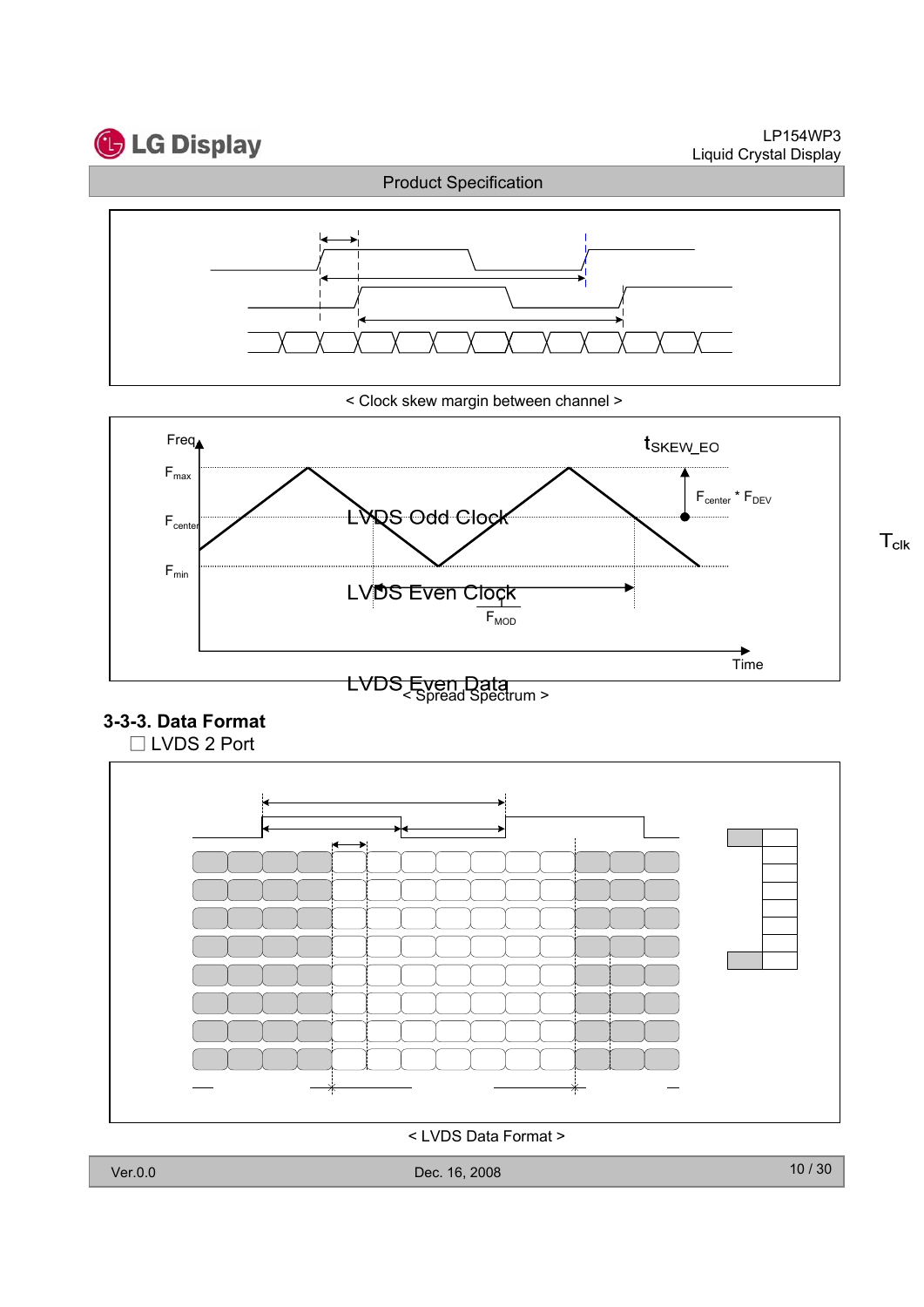

# **3-4. Signal Timing Specifications**

This is the signal timing required at the input of the User connector. All of the interface signal timing should be satisfied with the following specifications and specifications of LVDS Tx/Rx for its proper operation.

| <b>ITEM</b>            | Symbol                    | Min.             | Typ.              | Max.   | Unit              | Note |  |
|------------------------|---------------------------|------------------|-------------------|--------|-------------------|------|--|
| <b>DCLK</b>            | Frequency                 | $f_{CLK}$        | $\qquad \qquad -$ | 88.750 | $\qquad \qquad -$ | MHz  |  |
| Hsync                  | Active                    | tw <sub>HA</sub> | 1440              | 1440   | 1440              |      |  |
|                        | Period                    | $t_{HP}$         | 1520              | 1600   | 1680              | tCLK |  |
|                        | Width-Active              | $t_{WH}$         | 24                | 32     | 40                |      |  |
| Vsync                  | Active                    | tw <sub>VA</sub> | 900               | 900    | 900               |      |  |
|                        | Per iod                   | $t_{VP}$         | 911               | 926    | 938               | tHP  |  |
|                        | Width-Active              | $t_{\text{W}}$   | $\overline{2}$    | 6      | 10                |      |  |
| Data<br>Enable         | Horizontal back<br>porch  | $t_{\sf HBP}$    | 48                | 80     | 144               |      |  |
|                        | Horizontal front<br>porch | $t_{HFP}$        | 8                 | 48     | 56                | tCLK |  |
| Vertical back<br>porch |                           | $t_{VBP}$        | $\overline{7}$    | 17     | 23                |      |  |
|                        | Vertical front<br>porch   | $t_{\text{VFP}}$ | $\overline{c}$    | 3      | $6\,$             | tHP  |  |

# **Table 5. TIMING TABLE**

# **3-5. Signal Timing Waveforms** Condition : V<sub>CC</sub> =3.3V

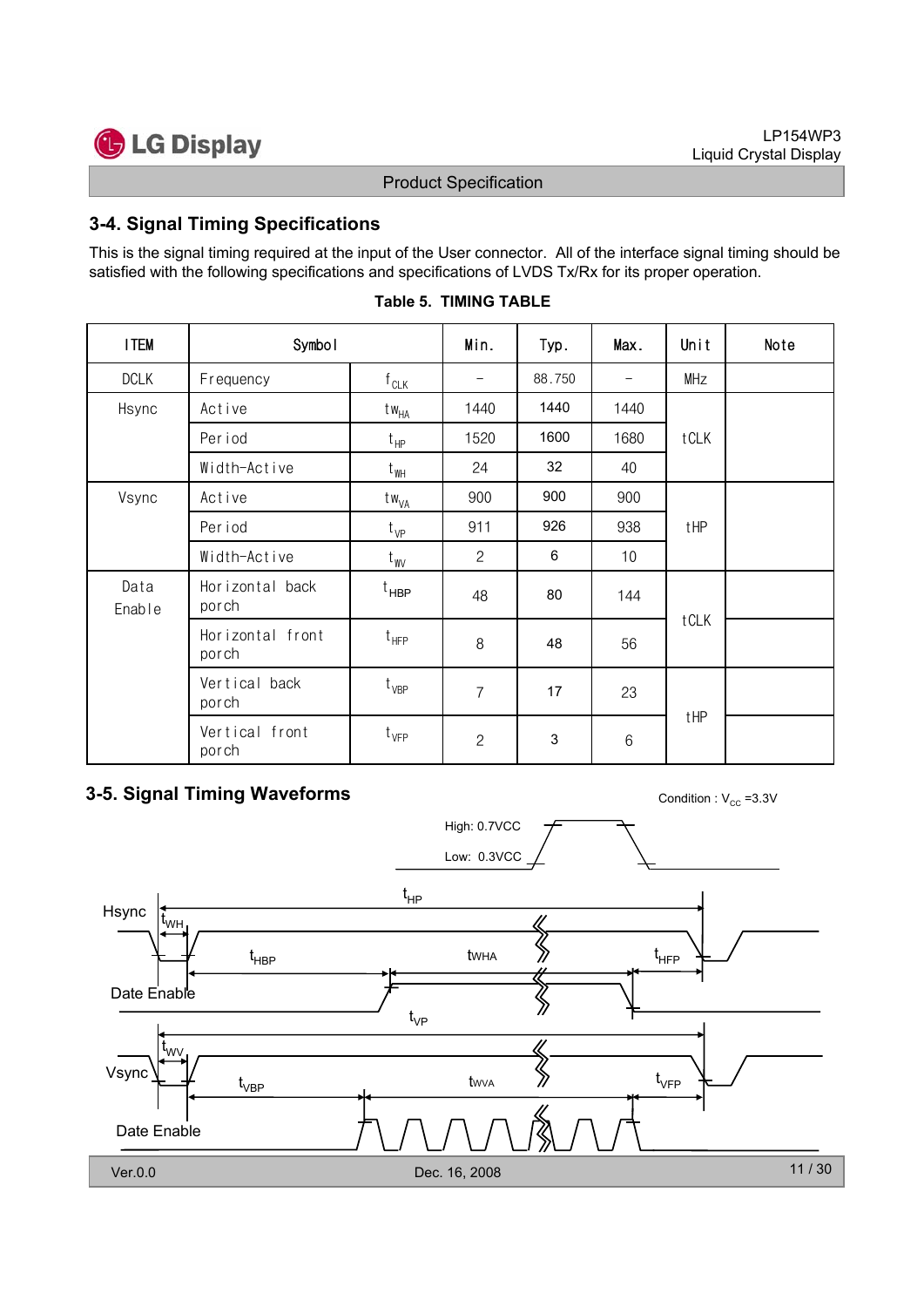

### **3-6. Color Input Data Reference**

The brightness of each primary color (red,green and blue) is based on the 6-bit gray scale data input for the color ; the higher the binary input, the brighter the color. The table below provides a reference for color versus data input.

| <b>RED</b><br><b>GREEN</b><br><b>BLUE</b><br>Color<br><b>MSB</b><br>LSB MSB<br>MSB<br><b>LSB</b><br><b>LSB</b><br>R <sub>0</sub><br>G <sub>5</sub><br>G <sub>3</sub><br>G <sub>2</sub><br>G <sub>0</sub><br><b>B</b> 5<br>R <sub>5</sub><br>R <sub>4</sub><br>R <sub>3</sub><br>R <sub>2</sub><br>R <sub>1</sub><br>G <sub>4</sub><br>G 1<br><b>B4</b><br><b>B3</b><br><b>B2</b><br><b>B</b> 1<br><b>B0</b><br>0<br>$\pmb{0}$<br>0<br>0<br><b>Black</b><br>0<br>$\pmb{0}$<br>0<br>0<br>0<br>0<br>0<br>0<br>0<br>$\mathbf 0$<br>0<br>0<br>$\pmb{0}$<br>$\mathbf 0$<br>$\mathbf{1}$<br>110<br>0<br>$\mathbf 0$<br>0<br>$\pmb{0}$<br>$\mathbf{1}$<br>1<br>1<br>1<br>0<br>0<br>$\Omega$<br>$\Omega$<br>0<br>0<br>Red<br>0<br>0<br>0<br>$\pmb{0}$<br>$\mathbf{1}$<br>0<br>0<br>0<br>$\mathbf{1}$<br>$\Omega$<br>0<br>0<br>Green<br>0<br>0<br>$\mathbf{1}$<br>1<br>1<br>1<br>0<br>0<br>0<br>$\overline{0}$<br>0<br>1<br>Blue<br>0<br>0<br>0<br>0<br>0<br>0<br>0<br>1<br>0<br>$\mathbf{1}$<br>1<br>1<br>1<br>Basic<br>Color<br>$\pmb{0}$<br>0<br>0<br>0<br>0<br>$\mathbf{1}$<br>1<br>1<br>0<br>$\mathbf{1}$<br>1<br>1<br>1<br>1<br>Cyan<br>1<br>1<br>1<br>Magenta<br>$\mathbf 0$<br>0<br>$\mathbf 0$<br>1<br>1<br>1<br>$\mathbf{1}$<br>1<br>0<br>0<br>0<br>1<br>1<br>$\mathbf 1$<br>1<br>1<br>Yellow<br>$\mathbf{1}$<br>$\mathbf{1}$<br>1<br>$\mathbf{1}$<br>111<br>$\mathbf{1}$<br>1<br>$\mathbf 0$<br>0<br>0<br>1<br>1<br>1<br>0<br>0<br>$\Omega$<br>1<br>$\mathbf{1}$<br>White<br>$\mathbf{1}$<br>$\mathbf{1}$<br>1<br>1<br>$\mathbf{1}$<br>111<br>$\mathbf{1}$<br>$\mathbf{1}$<br>1<br>1<br>$\mathbf{1}$<br>$\mathbf{1}$<br>1<br>$\mathbf{1}$<br>1<br>1<br>I٥<br><b>RED (00)</b><br>0<br>0<br>$\mathsf 0$<br>$\pmb{0}$<br>010<br>$\pmb{0}$<br>$\pmb{0}$<br>0<br>0<br>0<br>0<br>$\pmb{0}$<br>0<br>0<br>0<br>$\mathbf 0$<br>$\mathsf 0$<br>RED (01)<br>$\mathbf 0$<br>0<br>0<br>0<br>$\Omega$<br>0<br>0<br>0<br>$\mathbf 0$<br>0<br>$\mathbf 0$<br>0<br>1 <sup>1</sup><br>$\mathbf{0}$<br>$\overline{0}$<br>0<br>$\Omega$<br><b>RED</b><br>0<br><b>RED (62)</b><br>0<br>0<br>0<br>0<br>0<br>0<br>0<br>$\mathbf 0$<br>0<br>0<br>1<br>1<br>1<br>0<br>0<br>1<br>0<br>010<br>0<br><b>RED (63)</b><br>$\mathbf 1$<br>1<br>$\mathbf{1}$<br>110<br>0<br>0<br>0<br>0<br>0<br>0<br>$\mathbf{1}$<br>1<br>0<br><b>GREEN (00)</b><br>0<br>$\pmb{0}$<br>$\pmb{0}$<br>0 0<br>0<br>$\pmb{0}$<br>$\pmb{0}$<br>0<br>0<br>I٥<br>$\pmb{0}$<br>0<br>$\pmb{0}$<br>0<br>0<br>0<br>0<br>$\mathbf 0$<br>0<br>0<br>0<br>0<br>0<br>0<br>0<br>$\pmb{0}$<br>$\mathbf 0$<br>0<br>$\mathbf 0$<br>0<br>0<br><b>GREEN (01)</b><br>0<br>$\mathbf 0$<br>$\Omega$<br>1<br><b>GREEN</b><br><b>GREEN (62)</b><br>$\pmb{0}$<br>$\pmb{0}$<br>0<br>0<br>0<br>0<br>0<br>0<br>0<br>0<br>$\mathbf{1}$<br>1<br>1<br>1<br>0<br>0<br>0<br>$\pmb{0}$<br><b>GREEN (63)</b><br>0<br>0<br>$\mathbf 0$<br>0<br>0<br>$\mathbf{1}$<br>$\mathbf 0$<br>0<br>0<br>$\overline{0}$<br>1<br>1<br>1<br>1<br>0<br>0<br>1<br>0<br>0<br>$\mathsf 0$<br>$\pmb{0}$<br>0 0<br>$\pmb{0}$<br>0<br>0<br>$\overline{0}$<br>0<br>$\pmb{0}$<br><b>BLUE (00)</b><br>0<br>0<br>0<br>0<br>0<br>0<br>$\mathbf 0$<br><b>BLUE (01)</b><br>0<br>$\mathbf 0$<br>0<br>0<br>0<br>0<br>$\mathbf 0$<br>0<br>$\pmb{0}$<br>0<br>0<br>$\mathbf 0$<br>$\mathbf{0}$<br>$\overline{0}$<br>0<br>0<br><b>BLUE</b> |  |  |  |  |  | Input Color Data |  |  |  |  |
|------------------------------------------------------------------------------------------------------------------------------------------------------------------------------------------------------------------------------------------------------------------------------------------------------------------------------------------------------------------------------------------------------------------------------------------------------------------------------------------------------------------------------------------------------------------------------------------------------------------------------------------------------------------------------------------------------------------------------------------------------------------------------------------------------------------------------------------------------------------------------------------------------------------------------------------------------------------------------------------------------------------------------------------------------------------------------------------------------------------------------------------------------------------------------------------------------------------------------------------------------------------------------------------------------------------------------------------------------------------------------------------------------------------------------------------------------------------------------------------------------------------------------------------------------------------------------------------------------------------------------------------------------------------------------------------------------------------------------------------------------------------------------------------------------------------------------------------------------------------------------------------------------------------------------------------------------------------------------------------------------------------------------------------------------------------------------------------------------------------------------------------------------------------------------------------------------------------------------------------------------------------------------------------------------------------------------------------------------------------------------------------------------------------------------------------------------------------------------------------------------------------------------------------------------------------------------------------------------------------------------------------------------------------------------------------------------------------------------------------------------------------------------------------------------------------------------------------------------------------------------------------------------------------------------------------------------------------------------------------------------------------------------------------------------------------------------------------------------------------------------------------------------------------------------------------------------------------------------------------------------------------------------------------------------------------|--|--|--|--|--|------------------|--|--|--|--|
|                                                                                                                                                                                                                                                                                                                                                                                                                                                                                                                                                                                                                                                                                                                                                                                                                                                                                                                                                                                                                                                                                                                                                                                                                                                                                                                                                                                                                                                                                                                                                                                                                                                                                                                                                                                                                                                                                                                                                                                                                                                                                                                                                                                                                                                                                                                                                                                                                                                                                                                                                                                                                                                                                                                                                                                                                                                                                                                                                                                                                                                                                                                                                                                                                                                                                                                  |  |  |  |  |  |                  |  |  |  |  |
|                                                                                                                                                                                                                                                                                                                                                                                                                                                                                                                                                                                                                                                                                                                                                                                                                                                                                                                                                                                                                                                                                                                                                                                                                                                                                                                                                                                                                                                                                                                                                                                                                                                                                                                                                                                                                                                                                                                                                                                                                                                                                                                                                                                                                                                                                                                                                                                                                                                                                                                                                                                                                                                                                                                                                                                                                                                                                                                                                                                                                                                                                                                                                                                                                                                                                                                  |  |  |  |  |  |                  |  |  |  |  |
|                                                                                                                                                                                                                                                                                                                                                                                                                                                                                                                                                                                                                                                                                                                                                                                                                                                                                                                                                                                                                                                                                                                                                                                                                                                                                                                                                                                                                                                                                                                                                                                                                                                                                                                                                                                                                                                                                                                                                                                                                                                                                                                                                                                                                                                                                                                                                                                                                                                                                                                                                                                                                                                                                                                                                                                                                                                                                                                                                                                                                                                                                                                                                                                                                                                                                                                  |  |  |  |  |  |                  |  |  |  |  |
|                                                                                                                                                                                                                                                                                                                                                                                                                                                                                                                                                                                                                                                                                                                                                                                                                                                                                                                                                                                                                                                                                                                                                                                                                                                                                                                                                                                                                                                                                                                                                                                                                                                                                                                                                                                                                                                                                                                                                                                                                                                                                                                                                                                                                                                                                                                                                                                                                                                                                                                                                                                                                                                                                                                                                                                                                                                                                                                                                                                                                                                                                                                                                                                                                                                                                                                  |  |  |  |  |  |                  |  |  |  |  |
|                                                                                                                                                                                                                                                                                                                                                                                                                                                                                                                                                                                                                                                                                                                                                                                                                                                                                                                                                                                                                                                                                                                                                                                                                                                                                                                                                                                                                                                                                                                                                                                                                                                                                                                                                                                                                                                                                                                                                                                                                                                                                                                                                                                                                                                                                                                                                                                                                                                                                                                                                                                                                                                                                                                                                                                                                                                                                                                                                                                                                                                                                                                                                                                                                                                                                                                  |  |  |  |  |  |                  |  |  |  |  |
|                                                                                                                                                                                                                                                                                                                                                                                                                                                                                                                                                                                                                                                                                                                                                                                                                                                                                                                                                                                                                                                                                                                                                                                                                                                                                                                                                                                                                                                                                                                                                                                                                                                                                                                                                                                                                                                                                                                                                                                                                                                                                                                                                                                                                                                                                                                                                                                                                                                                                                                                                                                                                                                                                                                                                                                                                                                                                                                                                                                                                                                                                                                                                                                                                                                                                                                  |  |  |  |  |  |                  |  |  |  |  |
|                                                                                                                                                                                                                                                                                                                                                                                                                                                                                                                                                                                                                                                                                                                                                                                                                                                                                                                                                                                                                                                                                                                                                                                                                                                                                                                                                                                                                                                                                                                                                                                                                                                                                                                                                                                                                                                                                                                                                                                                                                                                                                                                                                                                                                                                                                                                                                                                                                                                                                                                                                                                                                                                                                                                                                                                                                                                                                                                                                                                                                                                                                                                                                                                                                                                                                                  |  |  |  |  |  |                  |  |  |  |  |
|                                                                                                                                                                                                                                                                                                                                                                                                                                                                                                                                                                                                                                                                                                                                                                                                                                                                                                                                                                                                                                                                                                                                                                                                                                                                                                                                                                                                                                                                                                                                                                                                                                                                                                                                                                                                                                                                                                                                                                                                                                                                                                                                                                                                                                                                                                                                                                                                                                                                                                                                                                                                                                                                                                                                                                                                                                                                                                                                                                                                                                                                                                                                                                                                                                                                                                                  |  |  |  |  |  |                  |  |  |  |  |
|                                                                                                                                                                                                                                                                                                                                                                                                                                                                                                                                                                                                                                                                                                                                                                                                                                                                                                                                                                                                                                                                                                                                                                                                                                                                                                                                                                                                                                                                                                                                                                                                                                                                                                                                                                                                                                                                                                                                                                                                                                                                                                                                                                                                                                                                                                                                                                                                                                                                                                                                                                                                                                                                                                                                                                                                                                                                                                                                                                                                                                                                                                                                                                                                                                                                                                                  |  |  |  |  |  |                  |  |  |  |  |
|                                                                                                                                                                                                                                                                                                                                                                                                                                                                                                                                                                                                                                                                                                                                                                                                                                                                                                                                                                                                                                                                                                                                                                                                                                                                                                                                                                                                                                                                                                                                                                                                                                                                                                                                                                                                                                                                                                                                                                                                                                                                                                                                                                                                                                                                                                                                                                                                                                                                                                                                                                                                                                                                                                                                                                                                                                                                                                                                                                                                                                                                                                                                                                                                                                                                                                                  |  |  |  |  |  |                  |  |  |  |  |
|                                                                                                                                                                                                                                                                                                                                                                                                                                                                                                                                                                                                                                                                                                                                                                                                                                                                                                                                                                                                                                                                                                                                                                                                                                                                                                                                                                                                                                                                                                                                                                                                                                                                                                                                                                                                                                                                                                                                                                                                                                                                                                                                                                                                                                                                                                                                                                                                                                                                                                                                                                                                                                                                                                                                                                                                                                                                                                                                                                                                                                                                                                                                                                                                                                                                                                                  |  |  |  |  |  |                  |  |  |  |  |
|                                                                                                                                                                                                                                                                                                                                                                                                                                                                                                                                                                                                                                                                                                                                                                                                                                                                                                                                                                                                                                                                                                                                                                                                                                                                                                                                                                                                                                                                                                                                                                                                                                                                                                                                                                                                                                                                                                                                                                                                                                                                                                                                                                                                                                                                                                                                                                                                                                                                                                                                                                                                                                                                                                                                                                                                                                                                                                                                                                                                                                                                                                                                                                                                                                                                                                                  |  |  |  |  |  |                  |  |  |  |  |
|                                                                                                                                                                                                                                                                                                                                                                                                                                                                                                                                                                                                                                                                                                                                                                                                                                                                                                                                                                                                                                                                                                                                                                                                                                                                                                                                                                                                                                                                                                                                                                                                                                                                                                                                                                                                                                                                                                                                                                                                                                                                                                                                                                                                                                                                                                                                                                                                                                                                                                                                                                                                                                                                                                                                                                                                                                                                                                                                                                                                                                                                                                                                                                                                                                                                                                                  |  |  |  |  |  |                  |  |  |  |  |
|                                                                                                                                                                                                                                                                                                                                                                                                                                                                                                                                                                                                                                                                                                                                                                                                                                                                                                                                                                                                                                                                                                                                                                                                                                                                                                                                                                                                                                                                                                                                                                                                                                                                                                                                                                                                                                                                                                                                                                                                                                                                                                                                                                                                                                                                                                                                                                                                                                                                                                                                                                                                                                                                                                                                                                                                                                                                                                                                                                                                                                                                                                                                                                                                                                                                                                                  |  |  |  |  |  |                  |  |  |  |  |
|                                                                                                                                                                                                                                                                                                                                                                                                                                                                                                                                                                                                                                                                                                                                                                                                                                                                                                                                                                                                                                                                                                                                                                                                                                                                                                                                                                                                                                                                                                                                                                                                                                                                                                                                                                                                                                                                                                                                                                                                                                                                                                                                                                                                                                                                                                                                                                                                                                                                                                                                                                                                                                                                                                                                                                                                                                                                                                                                                                                                                                                                                                                                                                                                                                                                                                                  |  |  |  |  |  |                  |  |  |  |  |
|                                                                                                                                                                                                                                                                                                                                                                                                                                                                                                                                                                                                                                                                                                                                                                                                                                                                                                                                                                                                                                                                                                                                                                                                                                                                                                                                                                                                                                                                                                                                                                                                                                                                                                                                                                                                                                                                                                                                                                                                                                                                                                                                                                                                                                                                                                                                                                                                                                                                                                                                                                                                                                                                                                                                                                                                                                                                                                                                                                                                                                                                                                                                                                                                                                                                                                                  |  |  |  |  |  |                  |  |  |  |  |
|                                                                                                                                                                                                                                                                                                                                                                                                                                                                                                                                                                                                                                                                                                                                                                                                                                                                                                                                                                                                                                                                                                                                                                                                                                                                                                                                                                                                                                                                                                                                                                                                                                                                                                                                                                                                                                                                                                                                                                                                                                                                                                                                                                                                                                                                                                                                                                                                                                                                                                                                                                                                                                                                                                                                                                                                                                                                                                                                                                                                                                                                                                                                                                                                                                                                                                                  |  |  |  |  |  |                  |  |  |  |  |
|                                                                                                                                                                                                                                                                                                                                                                                                                                                                                                                                                                                                                                                                                                                                                                                                                                                                                                                                                                                                                                                                                                                                                                                                                                                                                                                                                                                                                                                                                                                                                                                                                                                                                                                                                                                                                                                                                                                                                                                                                                                                                                                                                                                                                                                                                                                                                                                                                                                                                                                                                                                                                                                                                                                                                                                                                                                                                                                                                                                                                                                                                                                                                                                                                                                                                                                  |  |  |  |  |  |                  |  |  |  |  |
|                                                                                                                                                                                                                                                                                                                                                                                                                                                                                                                                                                                                                                                                                                                                                                                                                                                                                                                                                                                                                                                                                                                                                                                                                                                                                                                                                                                                                                                                                                                                                                                                                                                                                                                                                                                                                                                                                                                                                                                                                                                                                                                                                                                                                                                                                                                                                                                                                                                                                                                                                                                                                                                                                                                                                                                                                                                                                                                                                                                                                                                                                                                                                                                                                                                                                                                  |  |  |  |  |  |                  |  |  |  |  |
|                                                                                                                                                                                                                                                                                                                                                                                                                                                                                                                                                                                                                                                                                                                                                                                                                                                                                                                                                                                                                                                                                                                                                                                                                                                                                                                                                                                                                                                                                                                                                                                                                                                                                                                                                                                                                                                                                                                                                                                                                                                                                                                                                                                                                                                                                                                                                                                                                                                                                                                                                                                                                                                                                                                                                                                                                                                                                                                                                                                                                                                                                                                                                                                                                                                                                                                  |  |  |  |  |  |                  |  |  |  |  |
|                                                                                                                                                                                                                                                                                                                                                                                                                                                                                                                                                                                                                                                                                                                                                                                                                                                                                                                                                                                                                                                                                                                                                                                                                                                                                                                                                                                                                                                                                                                                                                                                                                                                                                                                                                                                                                                                                                                                                                                                                                                                                                                                                                                                                                                                                                                                                                                                                                                                                                                                                                                                                                                                                                                                                                                                                                                                                                                                                                                                                                                                                                                                                                                                                                                                                                                  |  |  |  |  |  |                  |  |  |  |  |
|                                                                                                                                                                                                                                                                                                                                                                                                                                                                                                                                                                                                                                                                                                                                                                                                                                                                                                                                                                                                                                                                                                                                                                                                                                                                                                                                                                                                                                                                                                                                                                                                                                                                                                                                                                                                                                                                                                                                                                                                                                                                                                                                                                                                                                                                                                                                                                                                                                                                                                                                                                                                                                                                                                                                                                                                                                                                                                                                                                                                                                                                                                                                                                                                                                                                                                                  |  |  |  |  |  |                  |  |  |  |  |
|                                                                                                                                                                                                                                                                                                                                                                                                                                                                                                                                                                                                                                                                                                                                                                                                                                                                                                                                                                                                                                                                                                                                                                                                                                                                                                                                                                                                                                                                                                                                                                                                                                                                                                                                                                                                                                                                                                                                                                                                                                                                                                                                                                                                                                                                                                                                                                                                                                                                                                                                                                                                                                                                                                                                                                                                                                                                                                                                                                                                                                                                                                                                                                                                                                                                                                                  |  |  |  |  |  |                  |  |  |  |  |
|                                                                                                                                                                                                                                                                                                                                                                                                                                                                                                                                                                                                                                                                                                                                                                                                                                                                                                                                                                                                                                                                                                                                                                                                                                                                                                                                                                                                                                                                                                                                                                                                                                                                                                                                                                                                                                                                                                                                                                                                                                                                                                                                                                                                                                                                                                                                                                                                                                                                                                                                                                                                                                                                                                                                                                                                                                                                                                                                                                                                                                                                                                                                                                                                                                                                                                                  |  |  |  |  |  |                  |  |  |  |  |
| 0<br>0<br>010<br>0<br>0<br>1<br><b>BLUE (62)</b><br>0<br>0<br>0<br>0<br>0<br>1<br>0<br>0<br>$\mathbf 1$                                                                                                                                                                                                                                                                                                                                                                                                                                                                                                                                                                                                                                                                                                                                                                                                                                                                                                                                                                                                                                                                                                                                                                                                                                                                                                                                                                                                                                                                                                                                                                                                                                                                                                                                                                                                                                                                                                                                                                                                                                                                                                                                                                                                                                                                                                                                                                                                                                                                                                                                                                                                                                                                                                                                                                                                                                                                                                                                                                                                                                                                                                                                                                                                          |  |  |  |  |  |                  |  |  |  |  |
| 0<br>$\pmb{0}$<br>0<br>0<br><b>BLUE (63)</b><br>$\Omega$<br>0<br>0 <sup>10</sup><br>0<br>0<br>0<br>0<br>1<br>1<br>l 1<br>1<br>1<br>1                                                                                                                                                                                                                                                                                                                                                                                                                                                                                                                                                                                                                                                                                                                                                                                                                                                                                                                                                                                                                                                                                                                                                                                                                                                                                                                                                                                                                                                                                                                                                                                                                                                                                                                                                                                                                                                                                                                                                                                                                                                                                                                                                                                                                                                                                                                                                                                                                                                                                                                                                                                                                                                                                                                                                                                                                                                                                                                                                                                                                                                                                                                                                                             |  |  |  |  |  |                  |  |  |  |  |

| Table 6. COLOR DATA REFERENCE |
|-------------------------------|
|-------------------------------|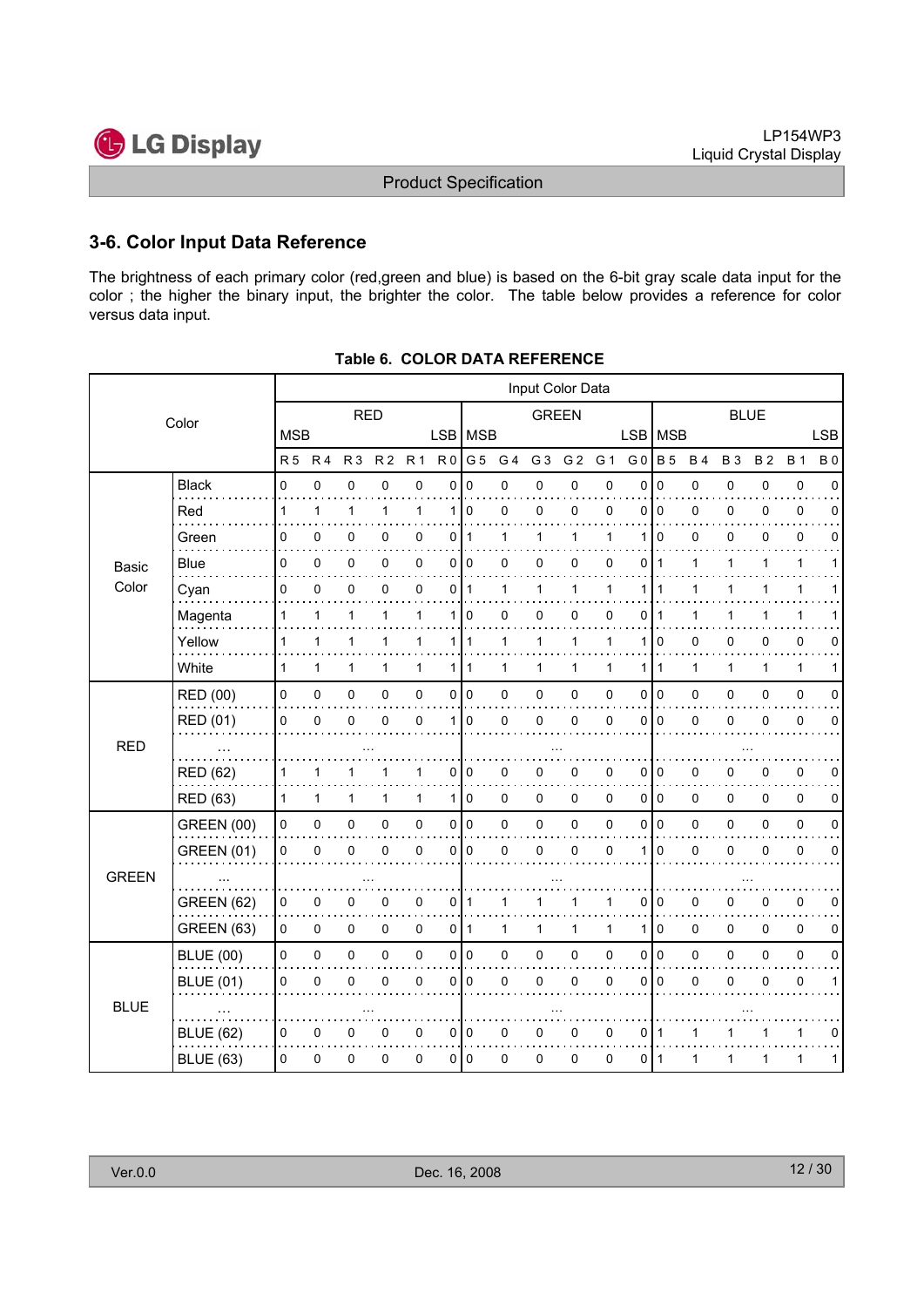

# **3-7. Power Sequence**



#### **Table 7. POWER SEQUENCE TABLE**

| Parameter      |          | Value | Units |      |
|----------------|----------|-------|-------|------|
|                | Min.     | Typ.  | Max.  |      |
| $\mathsf{T}_1$ |          |       | 10    | (ms) |
| T <sub>2</sub> | $\Omega$ |       | 50    | (ms) |
| $T_3$          | 200      |       |       | (ms) |
| T <sub>4</sub> | 200      |       |       | (ms) |
| $T_5$          | 0        |       | 50    | (ms) |
| $T_6$          | 0        |       | 10    | (ms) |
| T <sub>7</sub> | 400      |       |       | (ms) |

#### Note)

- 1. Valid Data is Data to meet "3-3. LVDS Signal Timing Specifications"
- 2. Please avoid floating state of interface signal at invalid period.
- 3. When the interface signal is invalid, be sure to pull down the power supply for LCD VCC to 0V.
- 4. Lamp power must be turn on after power supply for LCD and interface signal are valid.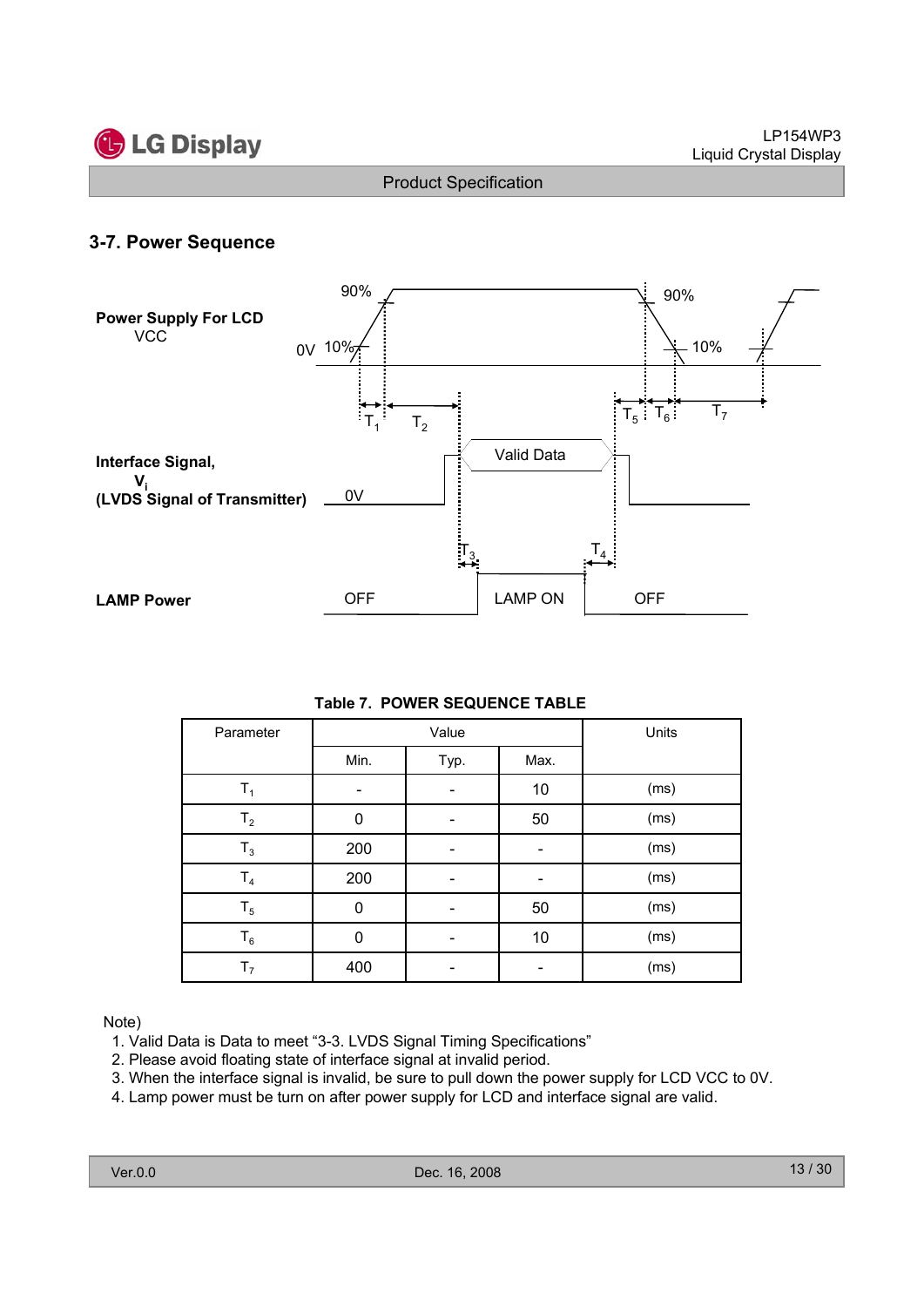

# **4. Optical Specification**

Optical characteristics are determined after the unit has been 'ON' and stable for approximately 20 minutes in a dark environment at 25°C. The values specified are at an approximate distance 50cm from the LCD surface at a viewing angle of  $\Phi$  and  $\Theta$  equal to 0°.

FIG. 1 presents additional information concerning the measurement equipment and method.



#### **FIG. 1 Optical Characteristic Measurement Equipment and Method**

**Table 8. OPTICAL CHARACTERISTICS**  $\tau_{\text{a}=25^{\circ}C}$ , VCC=3.3V, fv=60Hz, f<sub>CLK</sub>=96.82MHz, ILED = 18mA

| Parameter                                           |                                                   |                  |                                  |          | Values |        |                   |       |
|-----------------------------------------------------|---------------------------------------------------|------------------|----------------------------------|----------|--------|--------|-------------------|-------|
|                                                     |                                                   | Symbol           | Condition                        | Min      | Typ    | Max    | Units             | Notes |
|                                                     | Average Luminance                                 | $L_{AVF}$        | 160 Points<br>$(1_{LED} = 18mA)$ | 280      | 330    |        | cd/m <sup>2</sup> | Fig 2 |
|                                                     | Luminance variation                               | $\%$             | 160 points                       | 60       | 70     |        |                   | Fig 2 |
|                                                     | C/R                                               |                  | Center 1 Point                   | 600      | 800    |        |                   |       |
|                                                     | Response time                                     | $Tr_R$ + $Tr_D$  |                                  |          | 16     | 25     | ms                | Fig 3 |
|                                                     | Horizontal                                        | $\Theta$         | $\phi$ x(Left, Right)            | $\pm 65$ | ±70    |        |                   |       |
| Viewing<br>angle                                    | Vertical                                          | $\Theta$         | $\phi$ yu(Up)                    | 50       | 60     |        |                   | Fig 4 |
|                                                     |                                                   | $\Theta$         | $\phi$ yd(Down)                  | 50       | 60     |        |                   |       |
| Worst neighbor<br>Brightness uniformity             |                                                   | $\%$             |                                  | 70       |        |        |                   |       |
|                                                     | White chromaticity<br>deviation<br>(W.R.T center) |                  | d u'v'                           |          |        | 0.008  |                   |       |
| White chromaticity<br>deviation<br>(Over panel)     |                                                   |                  | d u'v'                           |          |        | 0.0084 |                   |       |
| White chromaticity<br>deviation<br>(Worst neighbor) |                                                   |                  | d u'v'                           |          |        | 0.0025 |                   |       |
|                                                     | Cross Talk                                        | $D_{\text{SHA}}$ |                                  |          |        | 4.0    | $\%$              | Fig 5 |
| Gray Scale                                          |                                                   |                  |                                  |          |        |        |                   |       |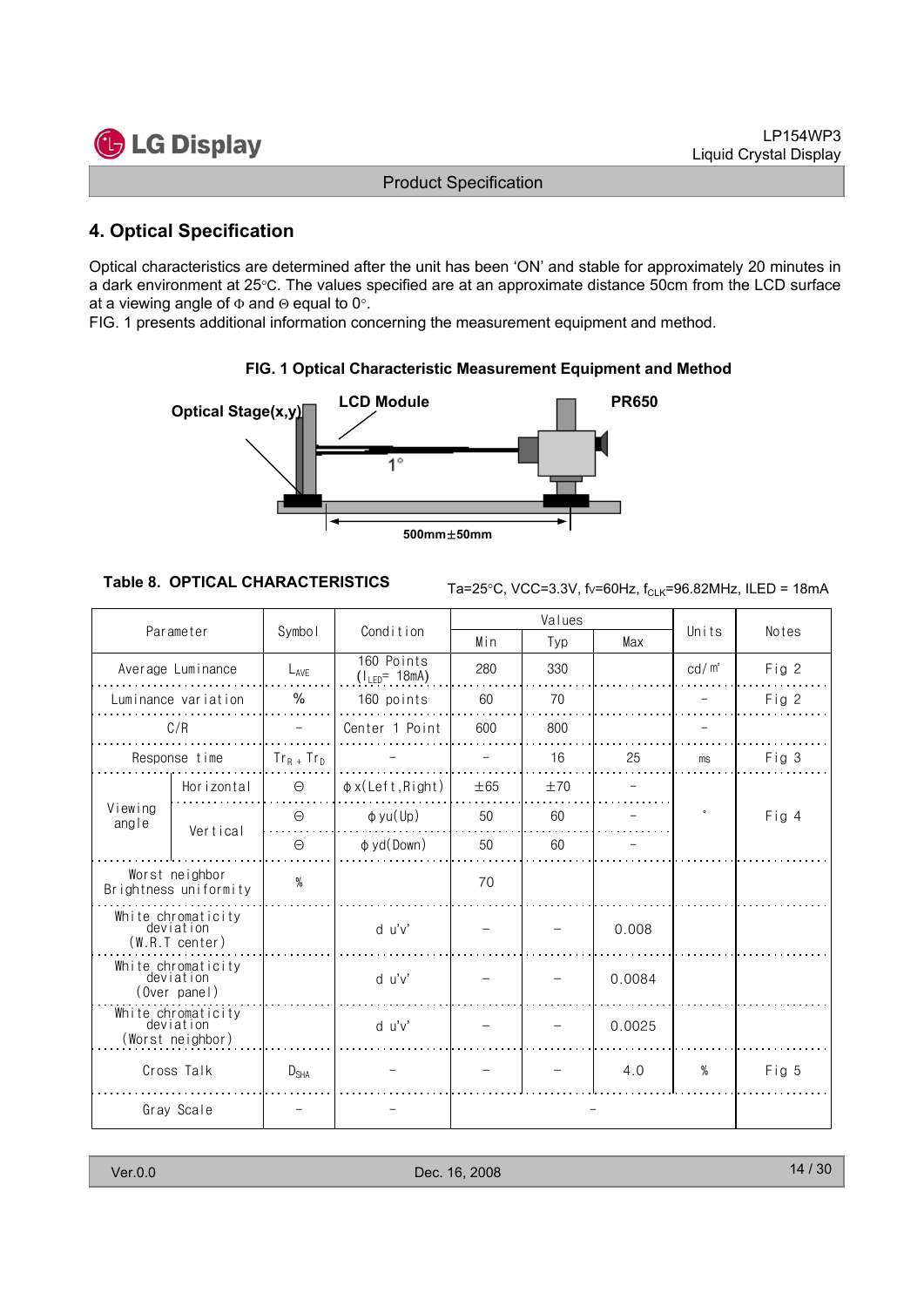

#### **Table 9. RGB Color Chromaticity**

|      | White |       | Red       |       |       | Green | <b>B</b> lue |       |  |
|------|-------|-------|-----------|-------|-------|-------|--------------|-------|--|
|      | Wx    | Wy    | <b>Rx</b> | Ry    | Gх    | Gy    | Bx           | By    |  |
| Max. | 0.343 | 0.359 | 0.620     | 0.370 | 0.360 | 0.600 | 0.185        | 0.165 |  |
| Typ. | 0.313 | 0.329 | 0.590     | 0.340 | 0.330 | 0.570 | 0.155        | 0.135 |  |
| Min. | 0.283 | 0.299 | 0.560     | 0.310 | 0.300 | 0.540 | 0.125        | 0.105 |  |

Notes)

1. Contrast Ratio(CR) is defined mathematically as

Surface Luminance with all white pixels

Contrast Ratio =

Surface Luminance with all black pixels

- 2. Response time is the time required for the display to transition from white to black (rise time,  $Tr_R$ ) and from black to white(Decay Time,  $Tr_D$ ). For additional information see FIG 3.
- 3. Viewing angle is the angle at which the contrast ratio is greater than 10. The angles are determined for the horizontal or x axis and the vertical or y axis with respect to the z axis which is normal to the LCD surface. For more information see FIG 4.

| 4. Gray scale specification | * f.,=60Hz |
|-----------------------------|------------|
|-----------------------------|------------|

| <b>Gray Level</b> | Luminance [%] (Typ)         |
|-------------------|-----------------------------|
| L0                | 0.00                        |
| <b>L7</b>         | 0.80                        |
| L <sub>15</sub>   | 4.25                        |
| L23               |                             |
| L31               | $\ldots \ldots \ldots 21.0$ |
| L39               | - 34.8                      |
| L <sub>47</sub>   | 52.5                        |
| L <sub>55</sub>   | 74.2                        |
| l 63              | 100                         |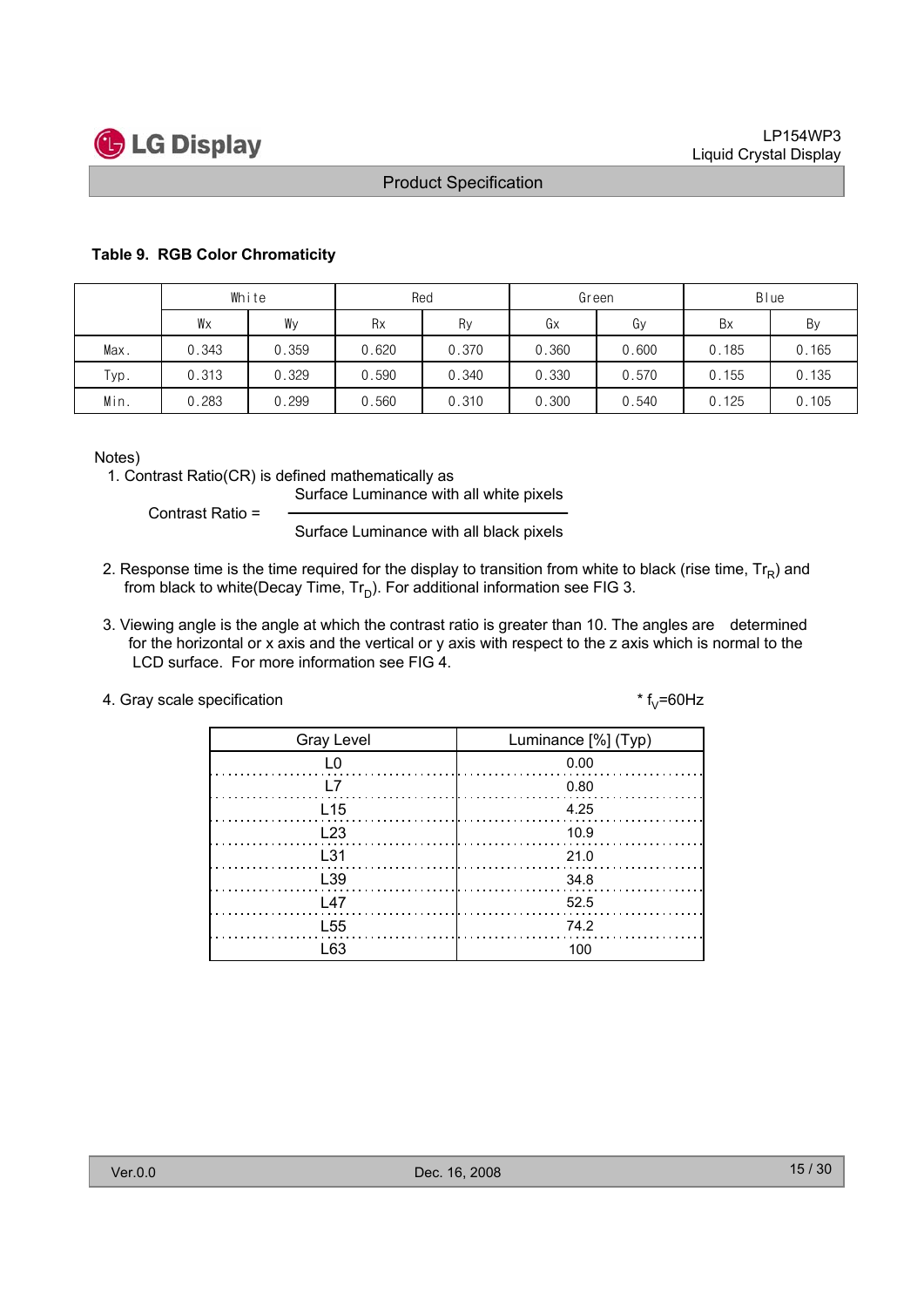

#### 5. Average Luminance

Ave. = SUM(L1:L160) / 160

where L1 to L160 are the luminance values measured at point #1 to #160.

#### 6. Luminance Uniformity

Luminance Uniformity:

U = 100% - (Lmax-Lmin)/Lmax

where, Lmax = max {Luminance values at 160 points},

Lmin = min {Luminance values at 160 points}

7. Worst neighbor Luminance Uniformity

Worst Neighbor Luminance Uniformity (The 4 points that are closest to the test point) WNU=100%-Max(△L1, △L2, △L3, △L4)/L0 Global WNU = min (WNU1, …WNU160)



- 8. White chromaticity deviation with respect to center Center color coordinate is defined as the Average of points: 72, 73, 88, 89.
- 9. White chromaticity deviation over panel Maximum delta u'v' between any two measured points over the 160 points
- 10. White chromaticity deviation worst neighbor Maximum delta u'v' between any two neighboring points on the panel
- 11. White Chromaticity Average (72, 73, 88, 89 Points)

| 12. RGB Chromaticity |
|----------------------|
| <b>Center Point</b>  |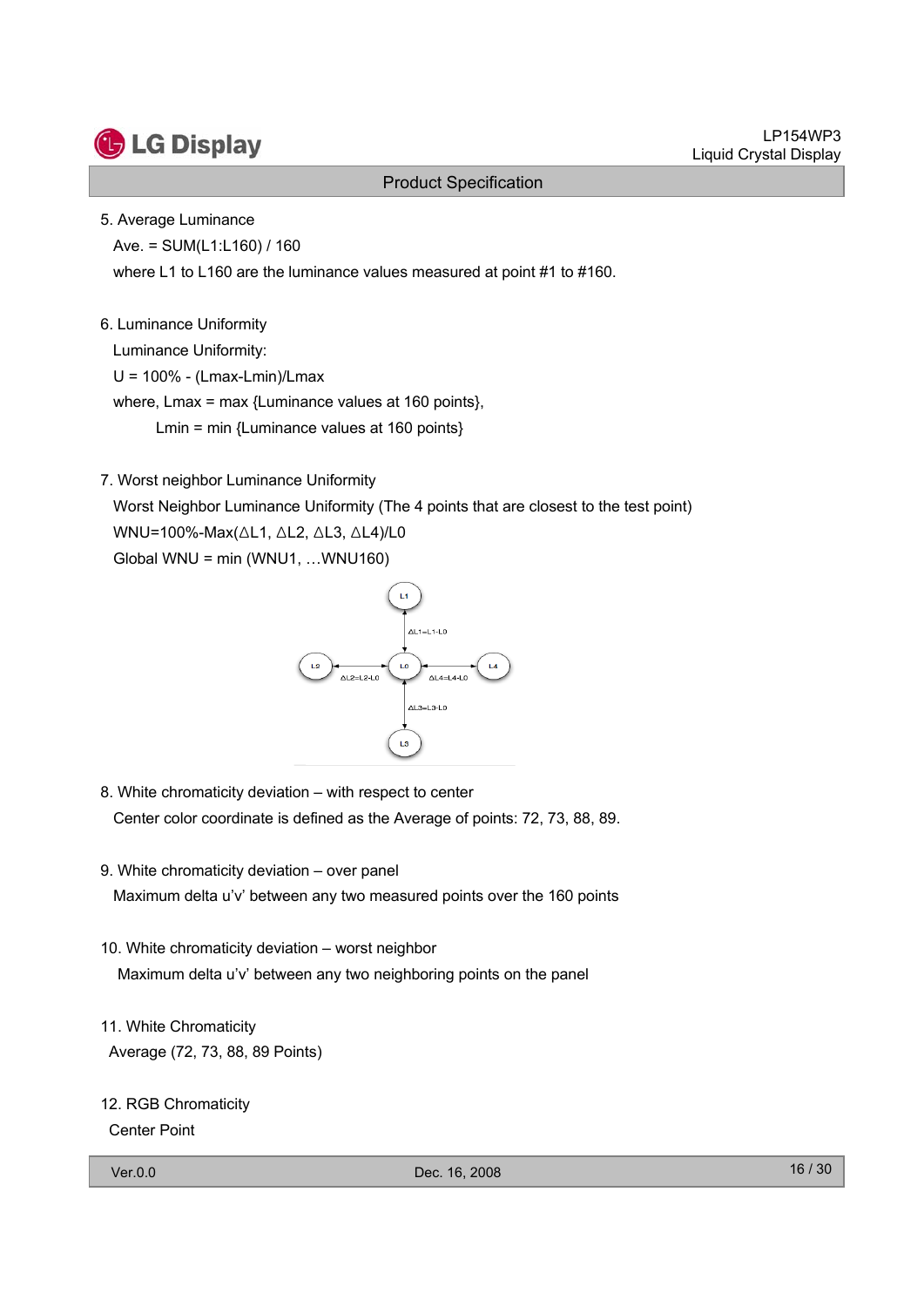

#### **FIG. 2 Luminance**



#### **FIG. 3 Response Time**

The response time is defined as the following figure and shall be measured by switching the input signal for "black" and "white".



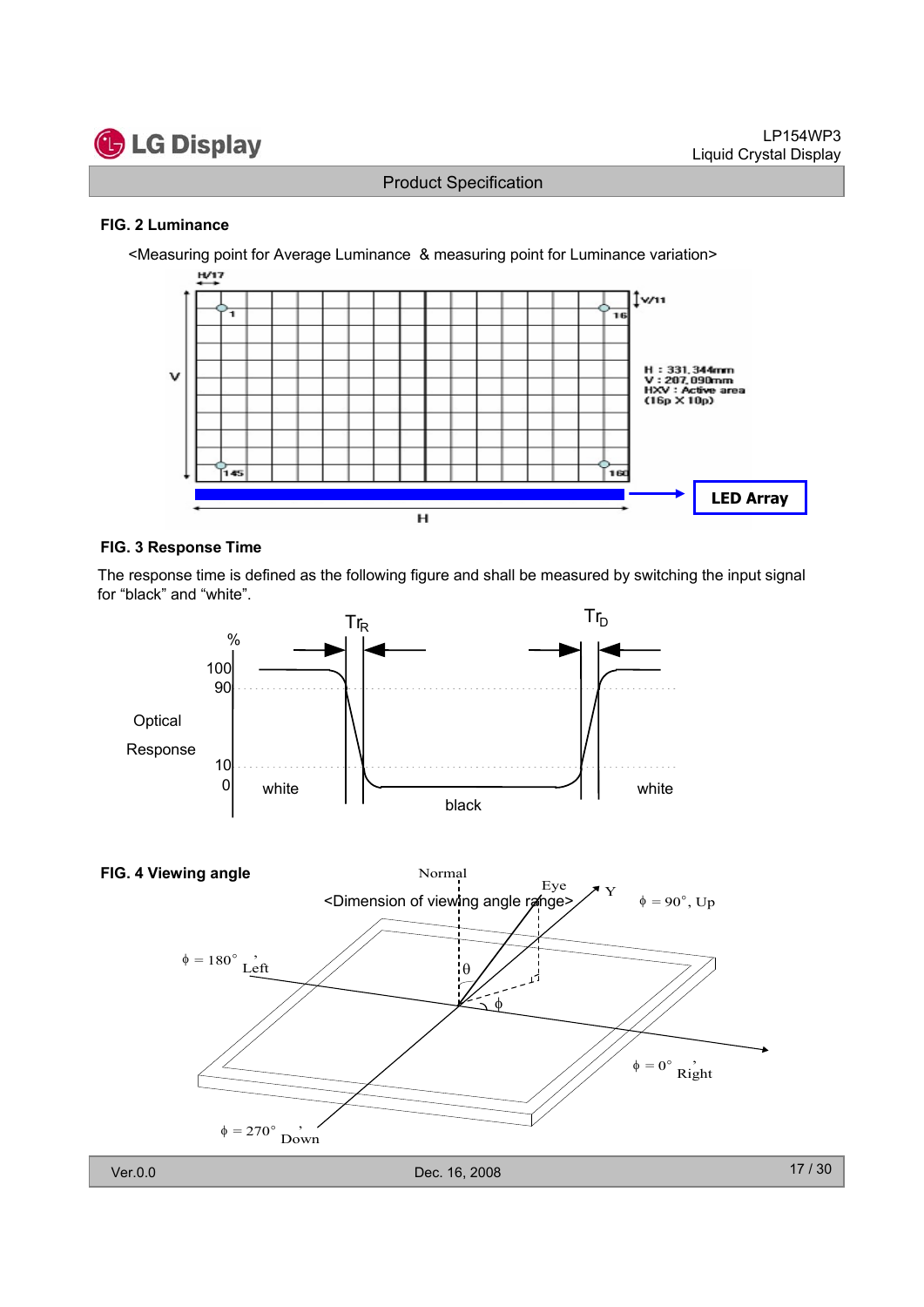

LP154WP3 Liquid Crystal Display

#### Product Specification

#### **FIG. 5 Cross talk**

No visual cross-talk will be allowed. Two luminance values are measured at center spot with 50 x 50 pixels. The cross-talk, D<sub>SHA</sub>, is defined as,  $D_{\rm SHA} = (L_{\rm B} - L_{\rm A})/L_{\rm B} \cdot 100\%,$ 

Where, LA = Luminance in Pattern A

 $L_B =$ Luminance in Pattern B.



Pattern A Gray Scale = 31 in center Black in surrounding area



```
Pattern B
Gray Scale = 31 full screen
```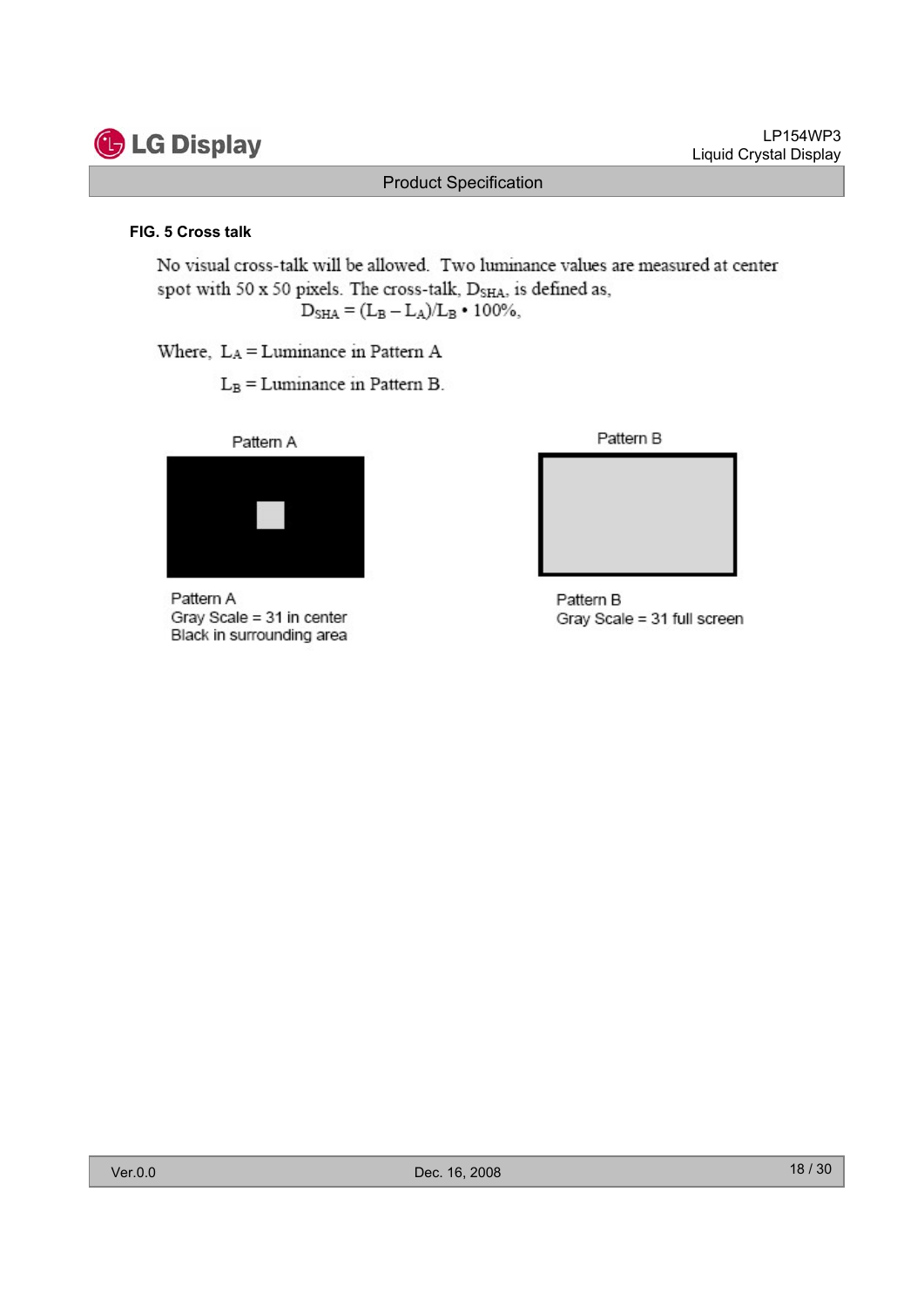

### **5. Mechanical Characteristics**

The contents provide general mechanical characteristics for the model LP154WP3. In addition the figures in the next page are detailed mechanical drawing of the LCD.

|                     | Horizontal                                                              | $342.85 \pm 0.30$ mm |  |  |
|---------------------|-------------------------------------------------------------------------|----------------------|--|--|
| Outline Dimension   | Vertical                                                                | $220.84 \pm 0.30$ mm |  |  |
|                     | Depth                                                                   | 4.03mm(Max)          |  |  |
| Polarizer Area      | Horizontal                                                              | 334.54mm             |  |  |
|                     | Vertical                                                                | 210.29mm             |  |  |
|                     | Horizontal                                                              | 331.344mm            |  |  |
| Active Display Area | Vertical                                                                | 207.090mm            |  |  |
| Weight              | 450g (Max.)                                                             |                      |  |  |
| Surface Treatment   | Hard coating (glare) & Anti-Reflection treatment of the Front polarizer |                      |  |  |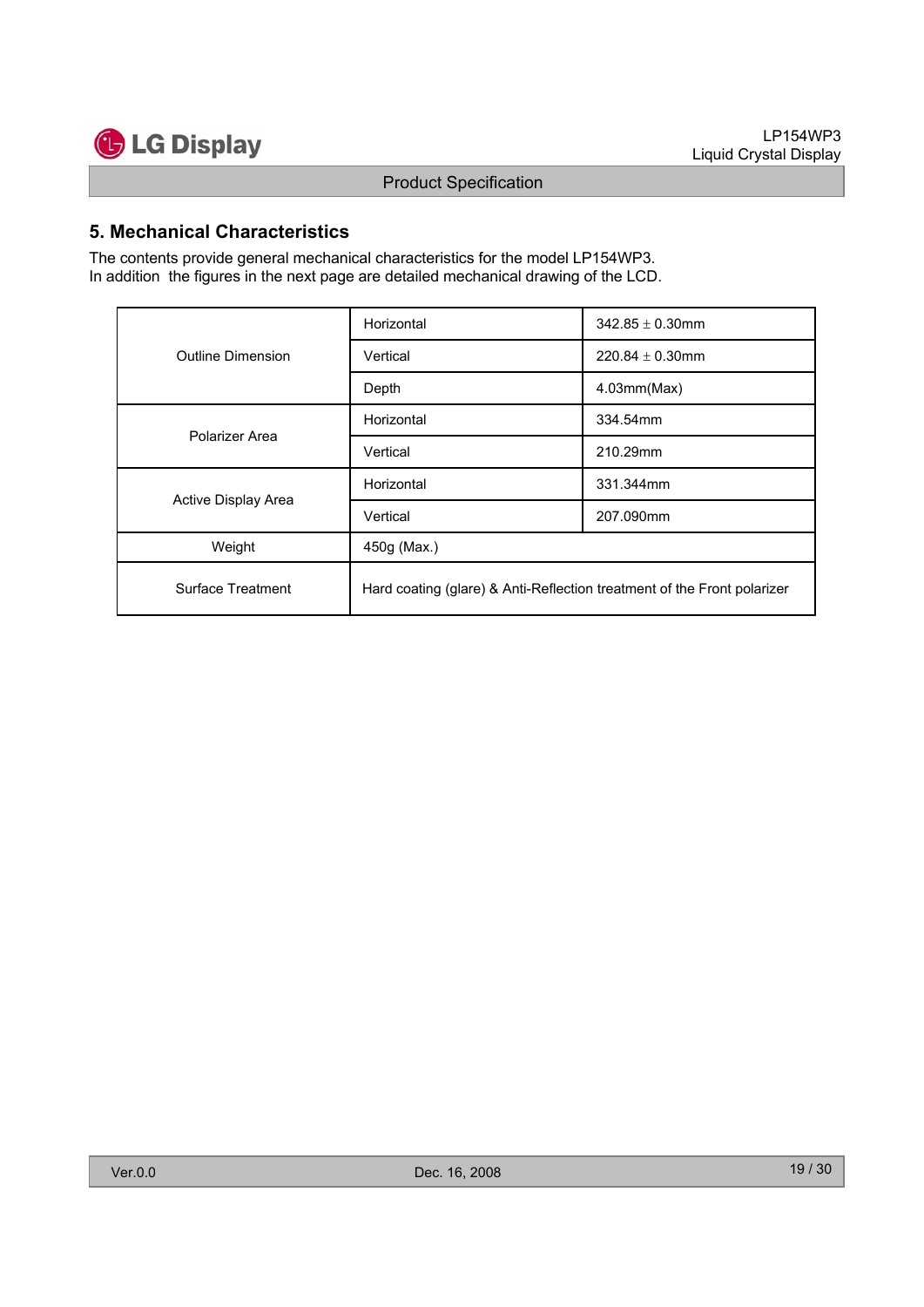

LP154WP3 Liquid Crystal Display

# Product Specification



<FRONT VIEW>  $\blacksquare$  Note) Unit:[mm], General tolerance:  $\pm$  0.5mm

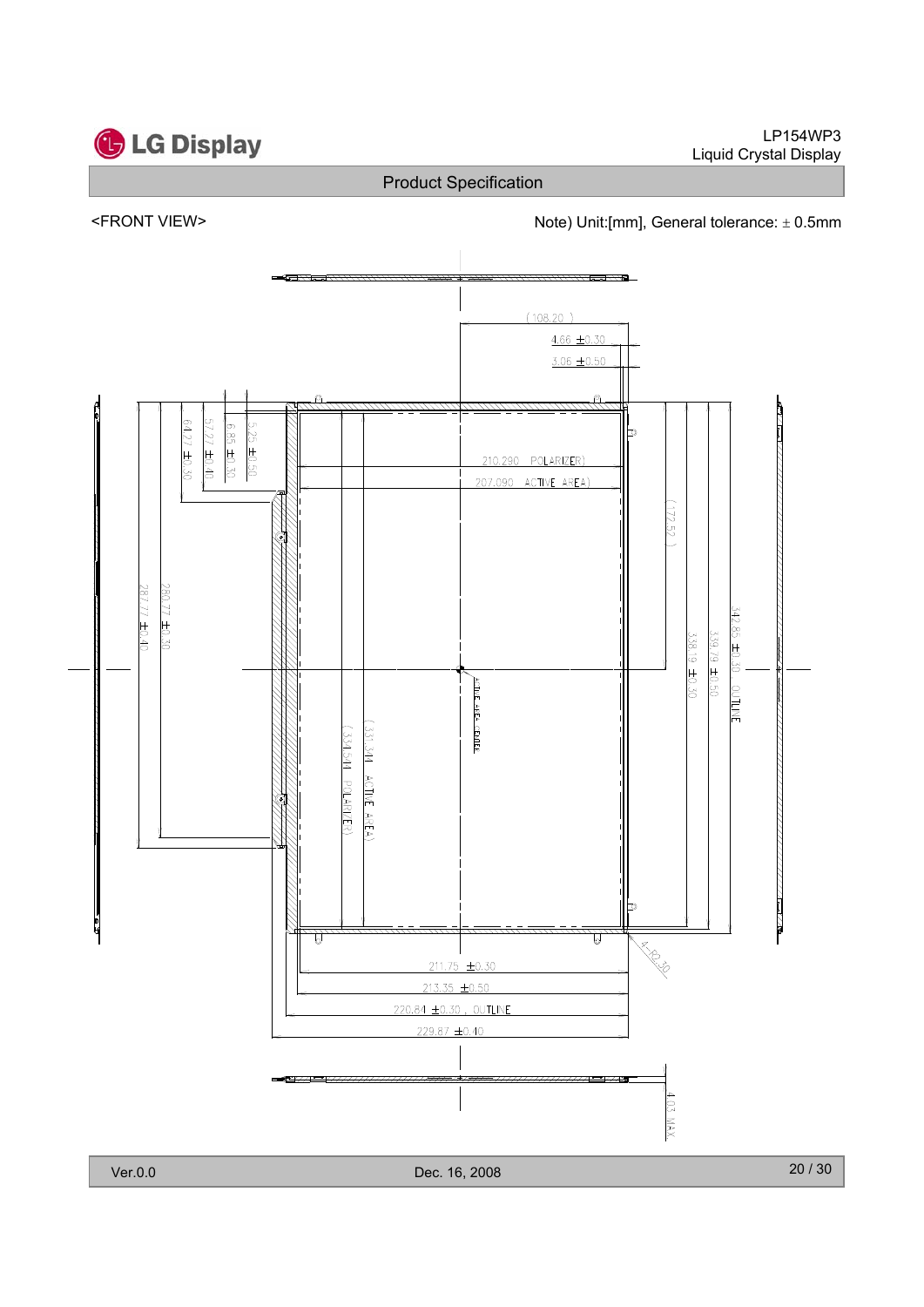

#### <REAR VIEW> <next and the Unit:[mm], General tolerance:  $\pm$  0.5mm

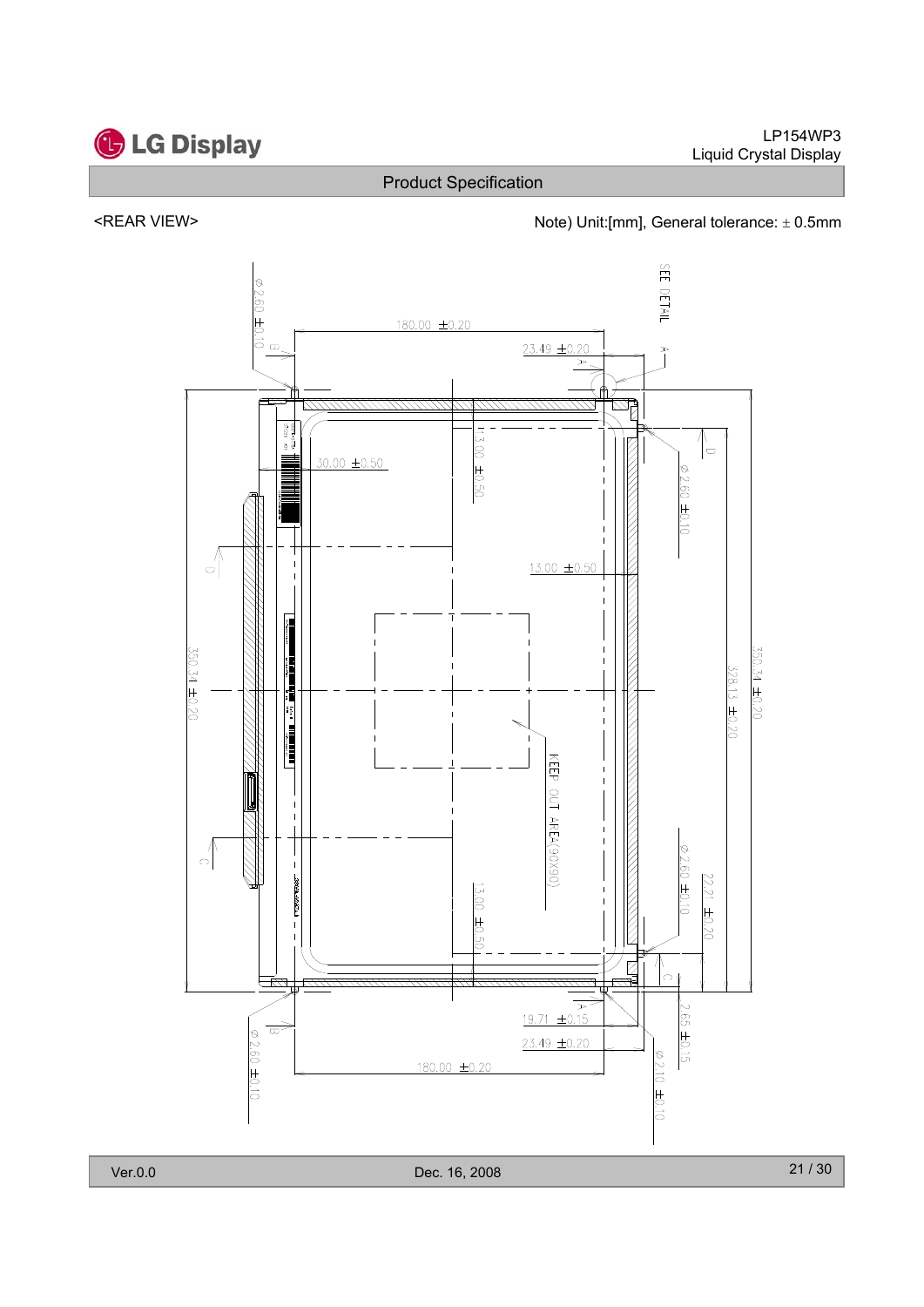![](_page_21_Figure_0.jpeg)

# **C** LG Display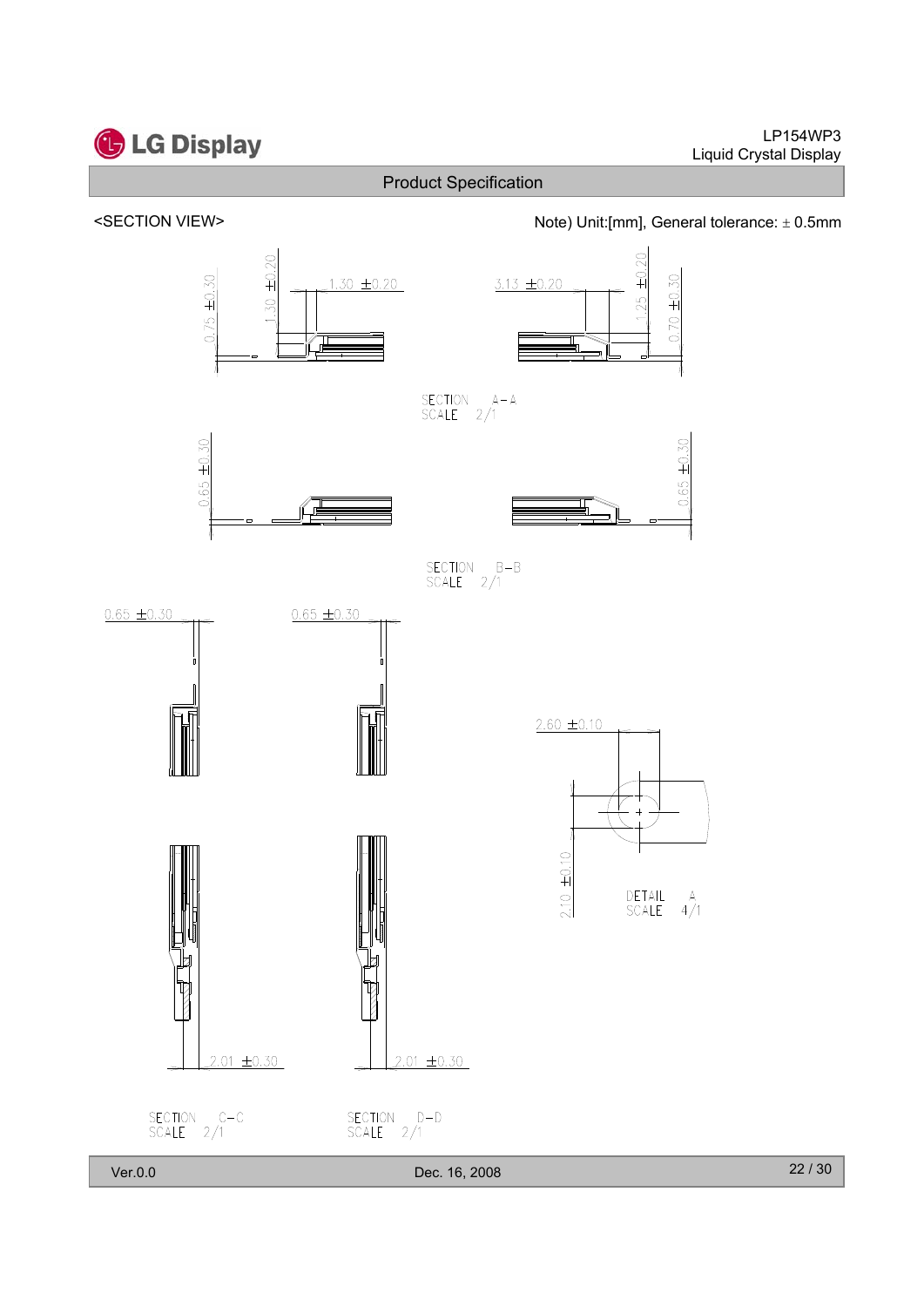![](_page_22_Picture_0.jpeg)

# **6. Reliability**

Environment test condition

| No.            | Test Item                                   | Conditions                                                                                                                                                                                                                                                                                                                                                                                                    |
|----------------|---------------------------------------------|---------------------------------------------------------------------------------------------------------------------------------------------------------------------------------------------------------------------------------------------------------------------------------------------------------------------------------------------------------------------------------------------------------------|
| 1              | High temperature storage test               | Ta= $60^{\circ}$ C, 240h                                                                                                                                                                                                                                                                                                                                                                                      |
| 2              | Low temperature storage test                | Ta= -20°C, 240h                                                                                                                                                                                                                                                                                                                                                                                               |
| 3              | High temperature operation test             | Ta= 50°C, 50%RH, 240h                                                                                                                                                                                                                                                                                                                                                                                         |
| 4              | Low temperature operation test              | Ta= 0°C, 240h                                                                                                                                                                                                                                                                                                                                                                                                 |
| 5              | Vibration test (non-operating)              | Sine wave, $5 \sim 150$ Hz, 1.5G, 0.37 oct/min<br>3 axis, 30min/axis                                                                                                                                                                                                                                                                                                                                          |
| 6              | Shock test (non-operating)                  | - No functional or cosmetic defects following a shock<br>to all 6 sides delivering at least 180 G in a half sine<br>pulse no longer than 2 ms to the display module<br>- No functional defects following a shock delivering<br>at least 200 g in a half sine pulse no longer than 2<br>ms to each of 6 sides. Each of the 6 sides will be<br>shock tested with one each display, for a total of 6<br>displays |
| $\overline{7}$ | Altitude<br>operating<br>storage / shipment | $0 \sim 10,000$ feet (3,048m) 24Hr<br>$0 \sim 40,000$ feet (12,192m) 24Hr                                                                                                                                                                                                                                                                                                                                     |

{ Result Evaluation Criteria }

There should be no change which might affect the practical display function when the display quality test is conducted under normal operating condition.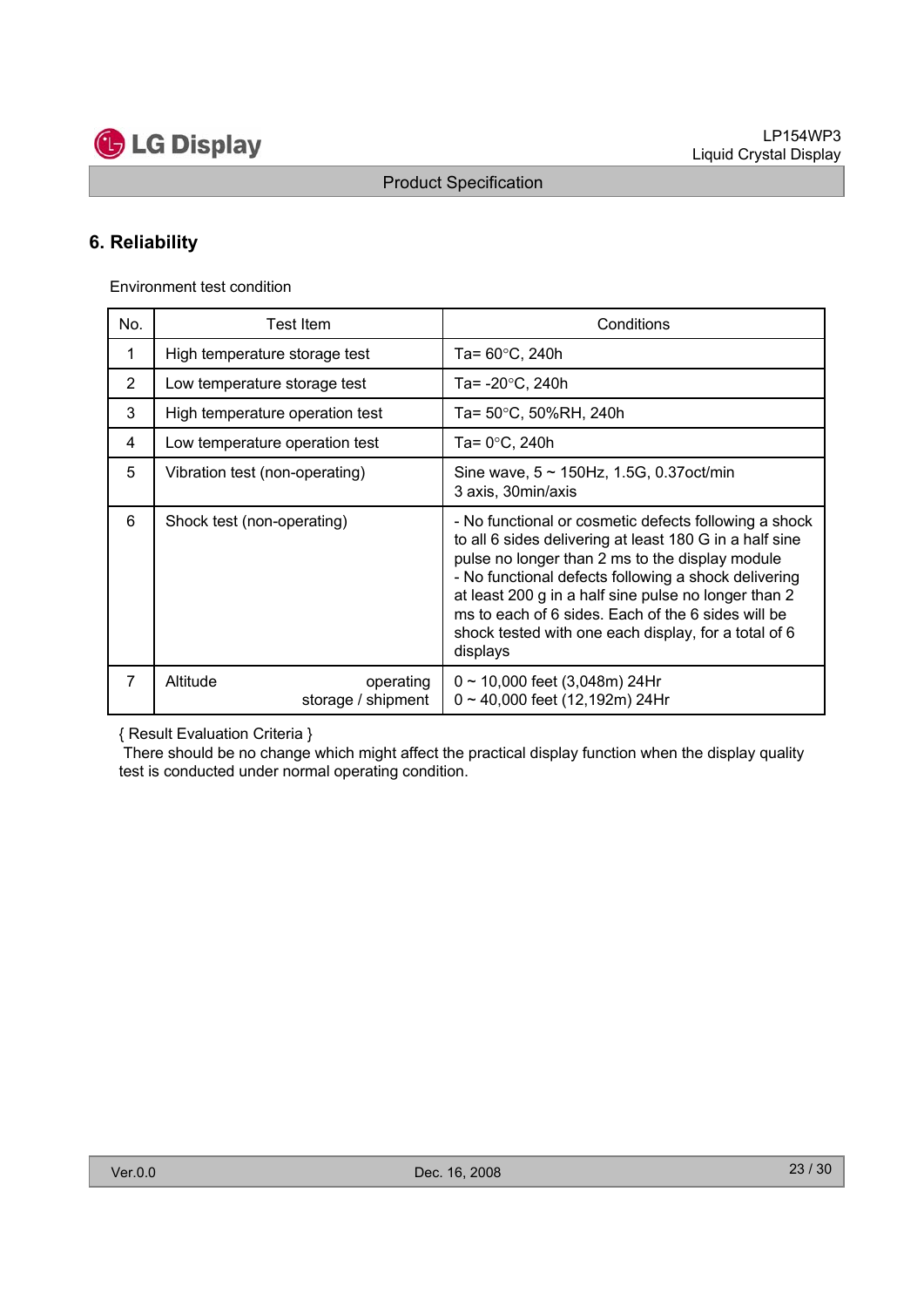![](_page_23_Picture_1.jpeg)

# **7. International Standards**

#### **7-1. Safety**

a) UL 1950 Third Edition, Underwriters Laboratories, Inc. Jan. 28, 1995.

Standard for Safety of Information Technology Equipment Including Electrical Business Equipment. b) CAN/CSA C22.2 No. 950-95 Third Edition, Canadian Standards Association, Jan. 28, 1995. Standard for Safety of Information Technology Equipment Including Electrical Business Equipment. c) EN 60950 : 1992+A1: 1993+A2: 1993+A3: 1995+A1: 1997+A11: 1997

IEC 950 : 1991+A1: 1992+A2: 1993+A3: 1995+A1: 1996

European Committee for Electrotechnical Standardization(CENELEC)

EUROPEAN STANDARD for Safety of Information Technology Equipment Including Electrical Business Equipment.

# **7-2. EMC**

a) ANSI C63.4 "Methods of Measurement of Radio-Noise Emissions from Low-Voltage Electrical and Electrical Equipment in the Range of 9kHZ to 40GHz. "American National Standards Institute(ANSI), 1992

b) C.I.S.P.R "Limits and Methods of Measurement of Radio Interface Characteristics of Information Technology Equipment." International Special Committee on Radio Interference.

c) EN 55022 "Limits and Methods of Measurement of Radio Interface Characteristics of Information Technology Equipment." European Committee for Electrotechnical Standardization.(CENELEC), 1998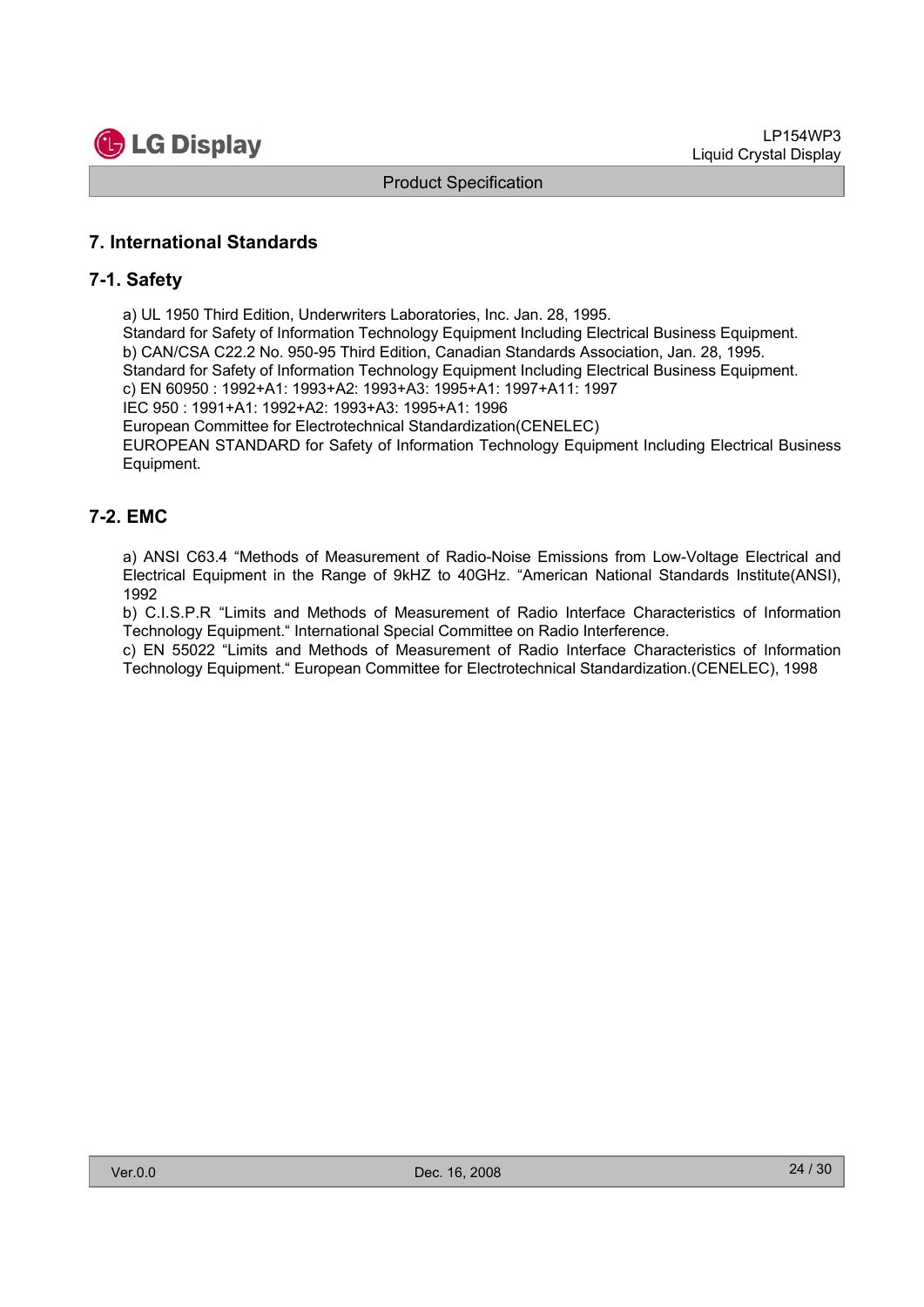# **G** LG Display

#### Product Specification

### **8. Packing**

# **8-1. Designation of Lot Mark**

a) Lot Mark

![](_page_24_Figure_6.jpeg)

![](_page_24_Figure_7.jpeg)

E : MONTH F ~ M : SERIAL NO.

**Note** 

1. YEAR

| Year | 2001 | 2002 | 2003 | 2004 | 2005 | 2006 | 2007 | 2008 | 2009 | 2010 |
|------|------|------|------|------|------|------|------|------|------|------|
| Mark |      |      |      |      | ۰.   |      |      |      |      |      |

2. MONTH

| Month | Jan | Fe <sub>b</sub> | Mar | Apr | May | Jun | Jul | Aug | Sep | Oct | Nov | Dec |
|-------|-----|-----------------|-----|-----|-----|-----|-----|-----|-----|-----|-----|-----|
| Mark  |     | -               |     |     |     |     |     |     |     |     | ⋍   |     |

b) Location of Lot Mark

Serial No. is printed on the label. The label is attached to the backside of the LCD module. This is subject to change without prior notice.

#### **8-2. Packing Form**

- a) Package quantity in one box : 20pcs
- b) Box Size:  $480$ mm × W370mm × H296mm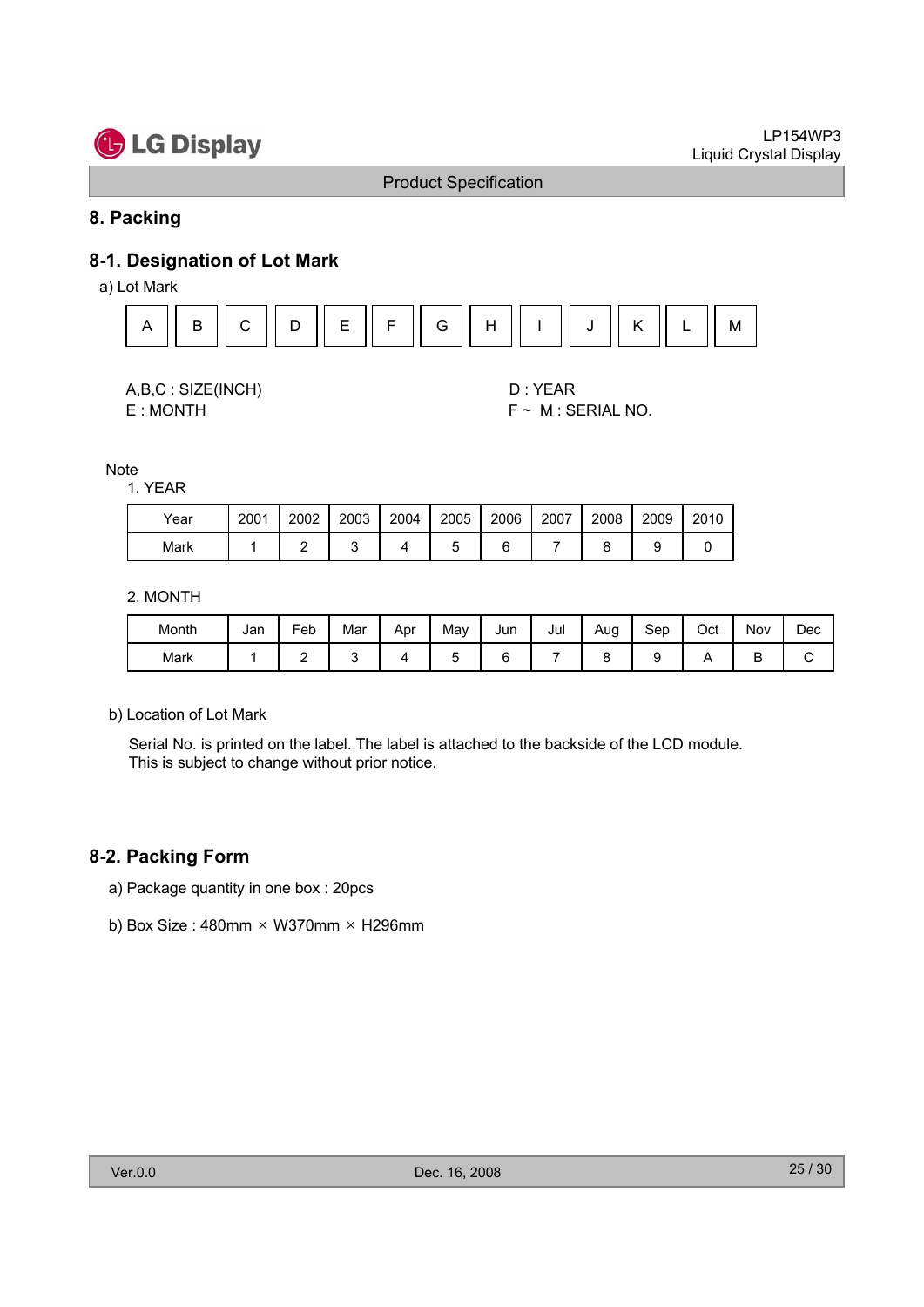![](_page_25_Picture_1.jpeg)

# **9. PRECAUTIONS**

Please pay attention to the followings when you use this TFT LCD module.

# **9-1. MOUNTING PRECAUTIONS**

- (1) You must mount a module using holes arranged in four corners or four sides.
- (2) You should consider the mounting structure so that uneven force (ex. Twisted stress) is not applied to the module. And the case on which a module is mounted should have sufficient strength so that external force is not transmitted directly to the module.
- (3) Please attach the surface transparent protective plate to the surface in order to protect the polarizer. Transparent protective plate should have sufficient strength in order to the resist external force.
- (4) You should adopt radiation structure to satisfy the temperature specification.
- (5) Acetic acid type and chlorine type materials for the cover case are not desirable because the former generates corrosive gas of attacking the polarizer at high temperature and the latter causes circuit break by electro-chemical reaction.
- (6) Do not touch, push or rub the exposed polarizers with glass, tweezers or anything harder than HB pencil lead. And please do not rub with dust clothes with chemical treatment. Do not touch the surface of polarizer for bare hand or greasy cloth.(Some cosmetics are detrimental to the polarizer.)
- (7) When the surface becomes dusty, please wipe gently with absorbent cotton or other soft materials like chamois soaks with petroleum benzene. Normal-hexane is recommended for cleaning the adhesives used to attach front / rear polarizers. Do not use acetone, toluene and alcohol because they cause chemical damage to the polarizer.
- (8) Wipe off saliva or water drops as soon as possible. Their long time contact with polarizer causes deformations and color fading.
- (9) Do not open the case because inside circuits do not have sufficient strength.

# **9-2. OPERATING PRECAUTIONS**

- (1) The spike noise causes the mis-operation of circuits. It should be lower than following voltage :  $V=\pm 200$ mV(Over and under shoot voltage)
- (2) Response time depends on the temperature.(In lower temperature, it becomes longer.)
- (3) Brightness depends on the temperature. (In lower temperature, it becomes lower.) And in lower temperature, response time(required time that brightness is stable after turned on) becomes longer.
- (4) Be careful for condensation at sudden temperature change. Condensation makes damage to polarizer or electrical contacted parts. And after fading condensation, smear or spot will occur.
- (5) When fixed patterns are displayed for a long time, remnant image is likely to occur.
- (6) Module has high frequency circuits. Sufficient suppression to the electromagnetic interference shall be done by system manufacturers. Grounding and shielding methods may be important to minimized the interference.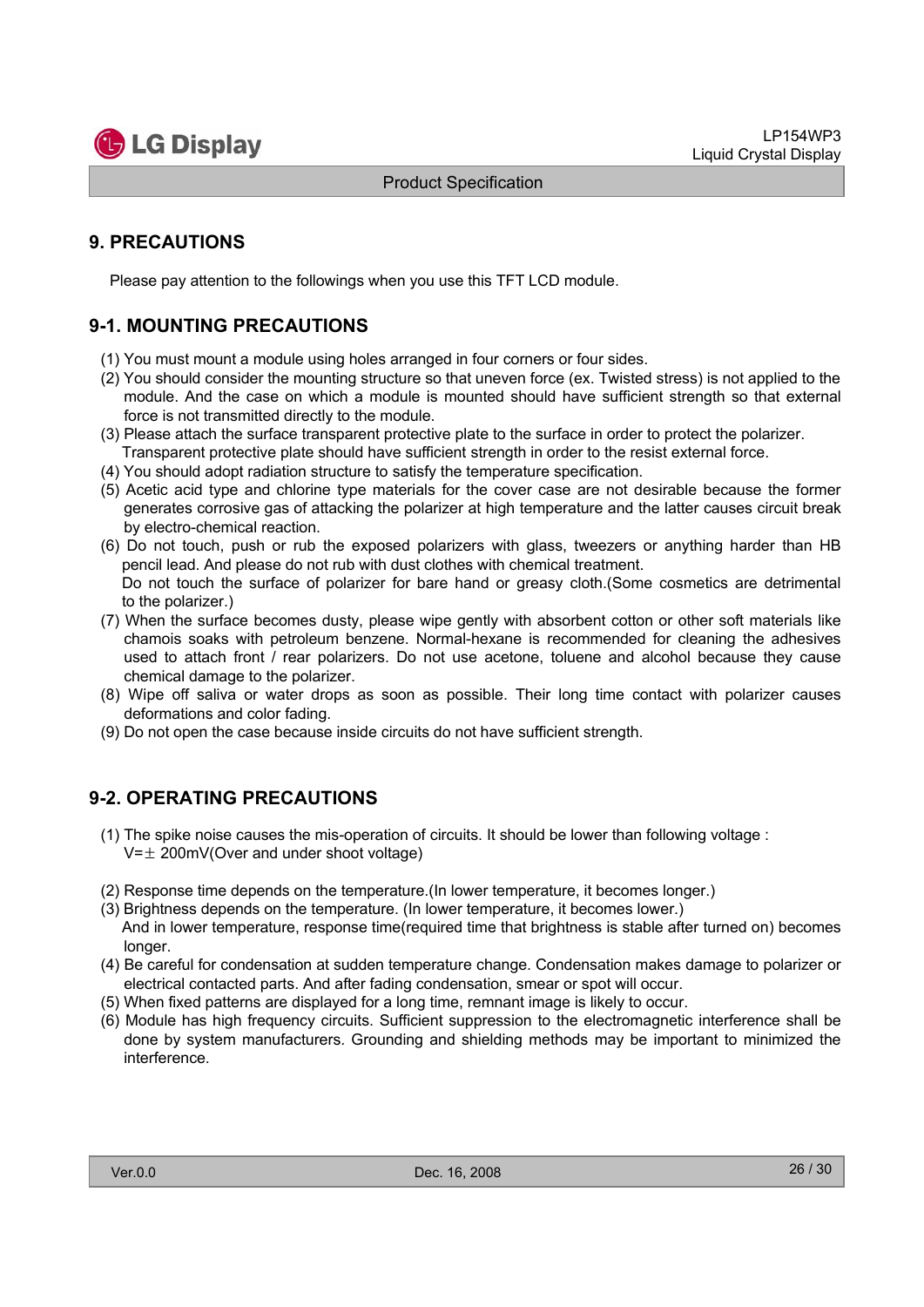![](_page_26_Picture_1.jpeg)

### **9-3. ELECTROSTATIC DISCHARGE CONTROL**

Since a module is composed of electronic circuits, it is not strong to electrostatic discharge. Make certain that treatment persons are connected to ground through wrist band etc. And don't touch interface pin directly.

# **9-4. PRECAUTIONS FOR STRONG LIGHT EXPOSURE**

Strong light exposure causes degradation of polarizer and color filter.

# **9-5. STORAGE**

When storing modules as spares for a long time, the following precautions are necessary.

- (1) Store them in a dark place. Do not expose the module to sunlight or fluorescent light. Keep the temperature between  $5^{\circ}$ C and  $35^{\circ}$ C at normal humidity.
- (2) The polarizer surface should not come in contact with any other object. It is recommended that they be stored in the container in which they were shipped.

# **9-6. HANDLING PRECAUTIONS FOR PROTECTION FILM**

- (1) When the protection film is peeled off, static electricity is generated between the film and polarizer. This should be peeled off slowly and carefully by people who are electrically grounded and with well ion-blown equipment or in such a condition, etc.
- (2) The protection film is attached to the polarizer with a small amount of glue. If some stress is applied to rub the protection film against the polarizer during the time you peel off the film, the glue is apt to remain on the polarizer.

Please carefully peel off the protection film without rubbing it against the polarizer.

- (3) When the module with protection film attached is stored for a long time, sometimes there remains a very small amount of glue still on the polarizer after the protection film is peeled off.
- (4) You can remove the glue easily. When the glue remains on the polarizer surface or its vestige is recognized, please wipe them off with absorbent cotton waste or other soft material like chamois soaked with normal-hexane.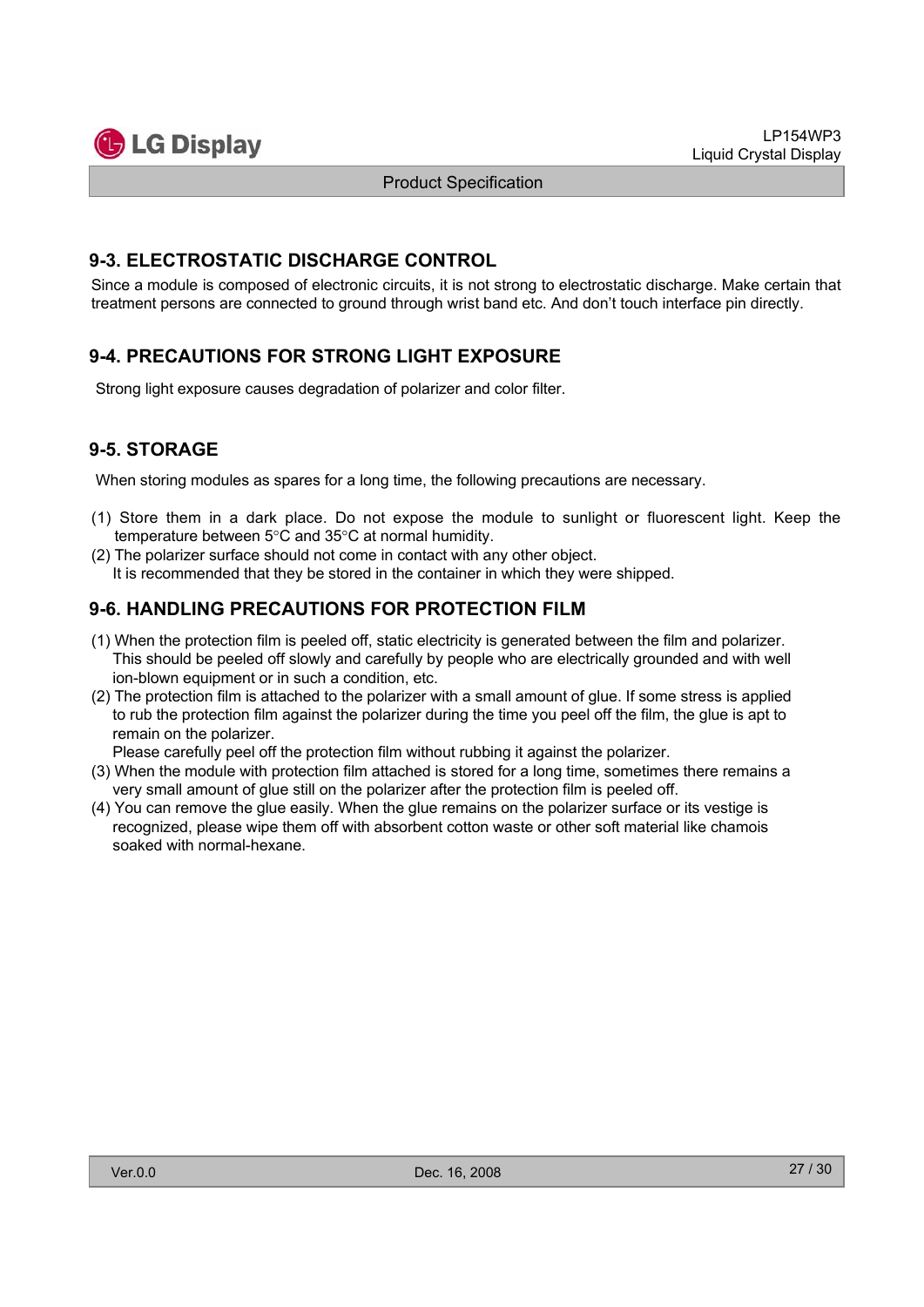![](_page_27_Picture_0.jpeg)

# **APPENDIX A. Enhanced Extended Display Identification Data (EEDIDTM) 1/3**

|                                   | <b>Byte</b><br>(dec)    | <b>Byte</b><br>(hex) | <b>Field Name and Comments</b>                                                                  | Value<br>(hex) | Value<br>(binary) |
|-----------------------------------|-------------------------|----------------------|-------------------------------------------------------------------------------------------------|----------------|-------------------|
|                                   | $\boldsymbol{0}$        | 00                   | Header                                                                                          | 00             | 00000000          |
|                                   | $\mathbf{1}$            | 01                   | Header                                                                                          | FF             | 11111111          |
|                                   | 2                       | 02                   | Header                                                                                          | FF             | 11111111          |
|                                   | $\overline{\mathbf{3}}$ | 0 <sub>3</sub>       | Header                                                                                          | FF             | 11111111          |
| Header                            | 4                       | 04                   | Header                                                                                          | FF             | 11111111          |
|                                   | 5                       | 05                   | Header                                                                                          | FF             | 11111111          |
|                                   | 6                       | 06                   | Header                                                                                          | FF             | 11111111          |
|                                   | $\overline{7}$          | 07                   | Header                                                                                          | $\bf{00}$      | 00000000          |
|                                   | 8                       | 08                   | APP<br>EISA manufacture code (3 Character ID)                                                   | 06             | 00000110          |
|                                   | 9                       | 09                   | EISA manufacture code (Compressed ASC II                                                        | 10             | 00010000          |
|                                   | 10                      | 0A                   | 9C84h<br>Panel Supplier Reserved - Product Code                                                 | 84             | 10000100          |
|                                   | 11                      | 0B                   | (Hex. LSB first)                                                                                | 9C             | 10011100          |
|                                   | 12                      | 0C                   | LCD Module Serial No - Preferred but Optional ("0" If not used)                                 | 00             | 00000000          |
|                                   | 13                      | 0 <sub>D</sub>       | LCD Module Serial No - Preferred but Optional ("0" If not used)                                 | 0 <sub>0</sub> | 00000000          |
|                                   | 14                      | 0E                   | LCD Module Serial No - Preferred but Optional ("0" If not used)                                 | 00             | 00000000          |
| <b>EDID</b> Version               | 15                      | 0F                   | LCD Module Serial No - Preferred but Optional ("0" If not used)                                 | $\bf{00}$      | 00000000          |
| Vendor / Product                  | 16                      | 10                   | 00 weeks<br>Week of Manufacture                                                                 | 00             | 00000000          |
|                                   | 17                      | 11                   | Year of Manufacture<br>$2008$ year                                                              | 12             | 00010010          |
|                                   | 18                      | 12                   | EDID structure version $# = 1$                                                                  | 01             | 00000001          |
|                                   | 19                      | 13                   | EDID revision $# = 3$                                                                           | 0 <sub>3</sub> | 00000011          |
|                                   | 20                      | 14                   | Video input Definition = Digital signal                                                         | 80             | 10000000          |
| Parameters                        | 21                      | 15                   | Max H image size (Rounded cm) = $33$ cm                                                         | 21             | 00100001          |
| Display                           | 22                      | 16                   | Max V image size (Rounded cm) = $21$ cm                                                         | 15             | 00010101          |
|                                   | 23                      | 17                   | Display gamma = (gamma*100)-100 = Example: $(2.2*100)$ -100=120 = 2.2 Gamma                     | 78             | 01111000          |
|                                   | 24                      | 18                   | Feature Support (no DPMS, no Active Off/Very Low Power, RGB color display, Timing BLK 1,no GTF) | 0A             | 00001010          |
|                                   | 25                      | 19                   | Red/Green Low Bits (RxRy/GxGy)                                                                  | 50             | 01010000          |
|                                   | 26                      | 1A                   | Blue/White Low Bits (BxBy/WxWy)                                                                 | C5             | 11000101          |
|                                   | 27                      | 1B                   | Red X<br>$Rx = 0.595$                                                                           | 98             | 10011000          |
|                                   | 28                      | 1C                   | Red Y<br>$Ry = 0.345$                                                                           | 58             | 01011000          |
| <b>Panel Color</b><br>Coordinates | 29                      | 1D                   | $Gx = 0.32$<br>Green X                                                                          | 52             | 01010010          |
|                                   | 30                      | 1E                   | Green Y<br>$Gy = 0.555$                                                                         | 8E             | 10001110          |
|                                   | 31                      | 1F                   | Blue X<br>$Bx = 0.155$                                                                          | 27             | 00100111          |
|                                   | 32                      | 20                   | Blue Y<br>$By = 0.145$                                                                          | 25             | 00100101          |
|                                   | 33                      | 21                   | White X<br>$Wx = 0.313$                                                                         | 50             | 01010000          |
|                                   | 34                      | 22                   | White Y<br>$Wy = 0.329$                                                                         | 54             | 01010100          |
|                                   | 35                      | 23                   | Established timing 1 (00h if nt used)                                                           | 00             | 00000000          |
| Timin<br>Establ<br>ished          | 36                      | 24                   | Established timing 2 (00h if nt used)                                                           | 00             | 00000000          |
|                                   | 37                      | 25                   | Manufacturer's timings (00h if nt used)                                                         | $\bf{00}$      | 00000000          |
|                                   | 38                      | 26                   | Standard timing ID1 (01h if not used)                                                           | 01             | 00000001          |
|                                   | 39                      | 27                   | Standard timing ID1 (01h if not used)                                                           | 01             | 00000001          |
|                                   | 40                      | 28                   | Standard timing ID2 (01h if not used)                                                           | 01             | 00000001          |
|                                   | $41\,$                  | 29                   | Standard timing ID2 (01h if not used)                                                           | 01             | 00000001          |
|                                   | 42                      | 2A                   | Standard timing ID3 (01h if not used)                                                           | 01             | 00000001          |
|                                   | 43                      | 2B                   | Standard timing ID3 (01h if not used)                                                           | 01             | 00000001          |
|                                   | 44                      | 2C                   | Standard timing ID4 (01h if not used)                                                           | 01             | 00000001          |
|                                   | 45                      | 2D                   | Standard timing ID4 (01h if not used)                                                           | 01             | 00000001          |
|                                   | 46                      | 2E                   | Standard timing ID5 (01h if not used)                                                           | 01             | 00000001          |
|                                   | 47                      | 2F                   | Standard timing ID5 (01h if not used)                                                           | 01             | 00000001          |
| <b>Standard Timing ID</b>         | 48                      | 30                   | Standard timing ID6 (01h if not used)                                                           | 01             | 00000001          |
|                                   | 49                      | 31                   | Standard timing ID6 (01h if not used)                                                           | 01             | 00000001          |
|                                   | 50                      | 32                   | Standard timing ID7 (01h if not used)                                                           | 01             | 00000001          |
|                                   | 51                      | 33                   | Standard timing ID7 (01h if not used)                                                           | 01             | 00000001          |
|                                   | 52                      | 34                   | Standard timing ID8 (01h if not used)                                                           | 01             | 00000001          |
|                                   | 53                      | 35                   | Standard timing ID8 (01h if not used)                                                           | 01             | 00000001          |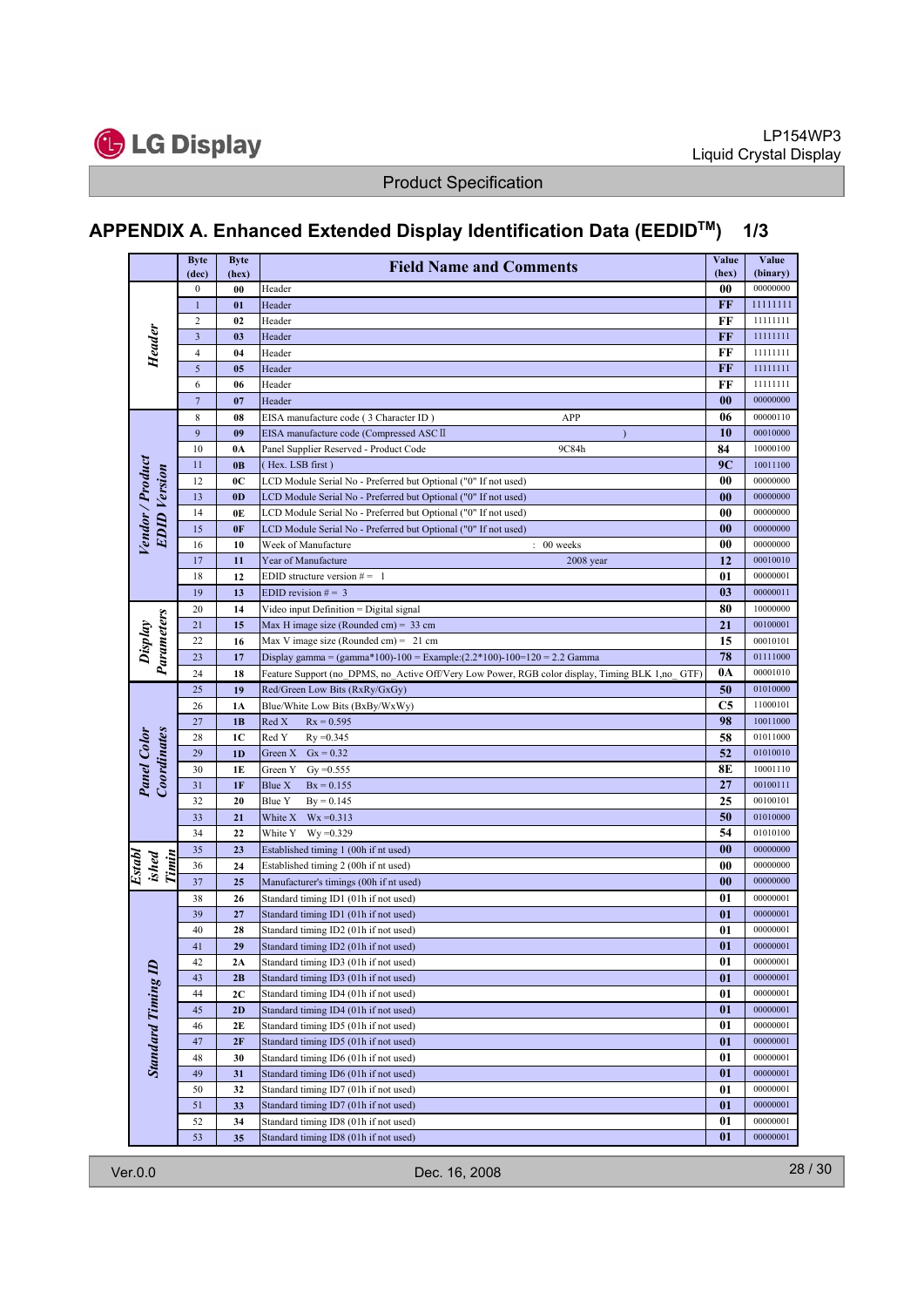![](_page_28_Picture_0.jpeg)

# **APPENDIX A. Enhanced Extended Display Identification Data (EEDIDTM) 2/3**

|                      | <b>Byte</b><br>(dec) | <b>Byte</b><br>(hex) | <b>Field Name and Comments</b>                                                            | Value<br>(hex)   | Value<br>(binary) |                      |
|----------------------|----------------------|----------------------|-------------------------------------------------------------------------------------------|------------------|-------------------|----------------------|
|                      | 54                   | 36                   | Pixel Clock/10,000 (LSB)                                                                  | 88.75 MHz @ 60Hz | AВ                | 11010010             |
|                      | 55                   | 37                   | Pixel Clock/10,000 (MSB)                                                                  |                  | 22                | 100101               |
|                      | 56                   | 38                   | (lower 8 bits)<br>Horizontal Active                                                       | 1440 Pixels      | A <sub>0</sub>    | 10100000             |
|                      | 57                   | 39                   | Horizontal Blanking(Thp-HA)<br>(lower 8 bits)                                             | 160 Pixels       | A0                | 111000               |
|                      | 58                   | 3A                   | Horizontal Active / Horizontal Blanking(Thp-HA) (upper 4:4bits)                           |                  | 50                | 01010001             |
| Timing Descriptor #1 | 59                   | 3B                   | Vertical Avtive                                                                           | 900 Lines        | 84                | 10000100             |
|                      | 60                   | 3C                   | Vertical Blanking (Tvp-HA) (DE Blanking typ.for DE only panels)                           | 26 Lines         | 1A                | 10111                |
|                      | 61                   | 3D                   | Vertical Active : Vertical Blanking (Tvp-HA) (upper 4:4bits)                              |                  | 30                | 00110000             |
|                      | 62                   | 3E                   | Horizontal Sync. Offset (Thfp)                                                            | 48 Pixels        | 30                | 01000000             |
|                      | 63                   | 3F                   | Horizontal Sync Pulse Width (HSPW)                                                        | 32 Pixels        | 20                | 00100000             |
|                      | 64                   | 40                   | Vertical Sync Offset(Tvfp): Sync Width (VSPW)                                             | 3 Lines: 6 Lines | 36                | 00110011             |
|                      | 65                   | 41                   | Horizontal Vertical Sync Offset/Width<br>(upper 2bits)                                    |                  | 00                | 00000000             |
|                      | 66                   | 42                   | Horizontal Image Size (mm)                                                                | 331 mm           | 4Β                | 01001011             |
|                      | 67                   | 43                   | Vertical Image Size<br>(mm)                                                               | $207$ mm         | CF                | 11001111             |
|                      | 68                   | 44                   | Horizontal Image Size / Vertical Image Size                                               |                  | 10                | 00010000             |
|                      | 69                   | 45                   | Horizontal Border = $0$ (Zero for Notebook LCD)                                           |                  | 00                | 00000000             |
|                      | 70                   | 46                   | Vertical Border = 0<br>(Zero for Notebook LCD)                                            |                  | 00                | 00000000             |
|                      | 71                   | 47                   | Non-Interlace, Normal display, no stereo, Digital Separate (Vsync NEG, Hsync NEG)         |                  | 18                | 00011000             |
|                      | 72                   | 48                   | Flag                                                                                      |                  | 00                | 00000000             |
|                      | 73                   | 49                   | Flag                                                                                      |                  | $\bf{00}$         | 00000000             |
|                      | 74                   | 4Α                   | Flag                                                                                      |                  | 00                | 00000000             |
|                      | 75                   | 4B                   | Data Type Tag (Descriptor Defined by manufacturer)                                        |                  | 01                | 00000001             |
|                      | 76                   | 4C                   | Flag (Version)                                                                            |                  | 00                | 00000000             |
|                      | 77                   | 4D                   | Descriptor Defined by manufacturer (Apple EDID signature)                                 | <b>APP</b>       | 06                | 00000110             |
|                      | 78                   | 4E                   | Descriptor Defined by manufacturer (Apple EDID signature)                                 |                  | 10                | 00010000             |
| Timing Descriptor #2 | 79                   | 4F                   | Descriptor Defined by manufacturer (Link Type)                                            |                  | 30                | 00110000             |
|                      | 80                   | 50<br>51             | Descriptor Defined by manufacturer (Pixel and link component format 6bit panel interface) |                  | 00                | 00000000<br>00000000 |
|                      | 81<br>82             | 52                   | Descriptor Defined by manufacturer (Panel feature Inverter NA, no Inverter)               |                  | $\bf{00}$<br>00   | 00000000             |
|                      | 83                   | 53                   | Descriptor Defined by manufacturer<br>Descriptor Defined by manufacturer                  |                  | 00                | 00000000             |
|                      | 84                   | 54                   | Descriptor Defined by manufacturer                                                        |                  | 00                | 00000000             |
|                      | 85                   | 55                   | Descriptor Defined by manufacturer                                                        |                  | $\bf{00}$         | 00000000             |
|                      | 86                   | 56                   | Descriptor Defined by manufacturer                                                        |                  | 00                | 00000000             |
|                      | 87                   | 57                   | Descriptor Defined by manufacturer                                                        |                  | $\bf{00}$         | 00000000             |
|                      | 88                   | 58                   | Descriptor Defined by manufacturer                                                        |                  | 0A                | 00001010             |
|                      | 89                   | 59                   | Descriptor Defined by manufacturer                                                        |                  | 20                | 00100000             |
|                      | 90                   | 5Α                   | Flag                                                                                      |                  | 00                | 00000000             |
|                      | 91                   | 5B                   | Flag                                                                                      |                  | 00                | 00000000             |
|                      | 92                   | 5С                   | Flag                                                                                      |                  | 00                | 00000000             |
|                      | 93                   | 5 <sub>D</sub>       | Data Type Tag (ASCII String)                                                              |                  | FE                | 11111110             |
|                      | 94                   | 5E                   | Flag                                                                                      |                  | 00                | 00000000             |
|                      | 95                   | 5F                   | <b>ASCII String</b>                                                                       | L                | 4C                | 01001100             |
|                      | 96                   | 60                   | <b>ASCII String</b>                                                                       | P                | 50                | 01010000             |
|                      | 97                   | 61                   | <b>ASCII String</b>                                                                       | $\mathbf{1}$     | 31                | 00110001             |
|                      | 98                   | 62                   | <b>ASCII String</b>                                                                       | 5                | 35                | 00110101             |
|                      | 99                   | 63                   | <b>ASCII String</b>                                                                       | $\overline{4}$   | 34                | 00110100             |
|                      | 100                  | 64                   | ASCII String                                                                              | W                | 57                | 01010111             |
| Timing Descriptor #3 | 101                  | 65                   | <b>ASCII String</b>                                                                       | $\, {\bf P}$     | 50                | 01010000             |
|                      | 102                  | 66                   | <b>ASCII String</b>                                                                       | 3                | 33                | 00110011             |
|                      | 103                  | 67                   | <b>ASCII String</b>                                                                       |                  | 2D                | 00101101             |
|                      | 104                  | 68                   | <b>ASCII String</b>                                                                       | $\mathbf T$      | 54                | 01010100             |
|                      | 105                  | 69                   | <b>ASCII String</b>                                                                       | $\mathbf L$      | 4C                | 01001100             |
|                      | 106                  | 6A                   | <b>ASCII String</b>                                                                       | A                | 41                | 01000001             |
|                      | 107                  | 6 <b>B</b>           | <b>ASCII String</b>                                                                       | $\mathbf{1}$     | 31                | 00110001             |